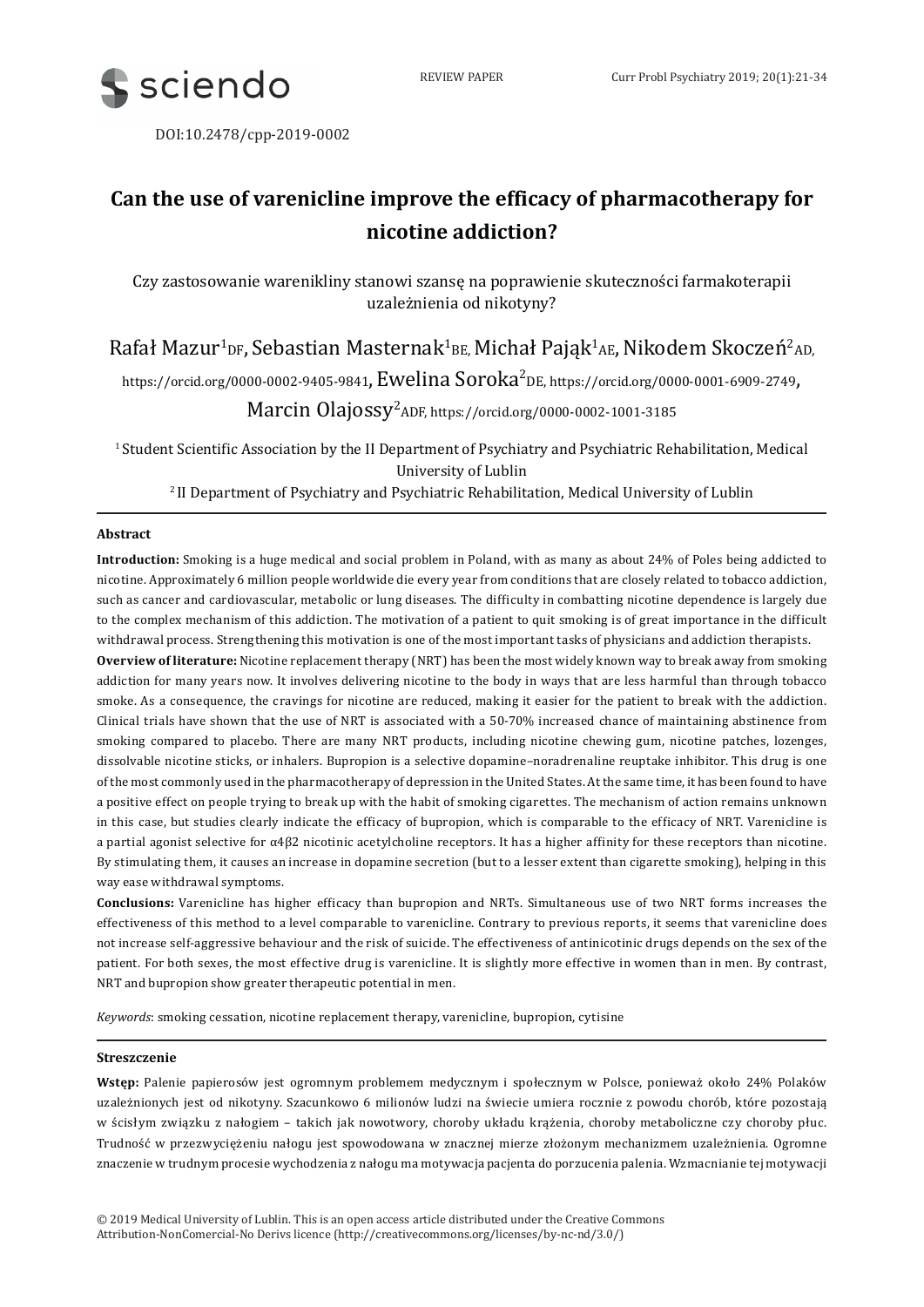jest jednym z najistotniejszych zadań lekarzy wielu specjalności i terapeutów uzależnień.

**Omówienie danych z literatury:** Najszerzej poznanym farmakologicznym sposobem wspomagania wychodzenia z nałogu palenia papierosów od wielu lat pozostaje nikotynowa terapia zastępcza (NRT). Polega ona na dostarczeniu nikotyny do organizmu w sposób mniej szkodliwy niż poprzez dym tytoniowy. W konsekwencji zmniejsza się potrzeba palenia papierosów, co prowadzić ma do powstania korzystnych warunków do całkowitego zerwania z nałogiem. Badania kliniczne wykazały, że stosowanie NRT wiąże się ze zwiększoną o 50-70% szansą na utrzymanie abstynencji od palenia tytoniu w porównaniu z placebo. Istnieje wiele metod przyjmowania terapii zastępczej, są to gumy do żucia z nikotyną, plastry nikotynowe, pastylki do ssania, listki rozpuszczalne w jamie ustnej czy inhalatory. Bupropion to selektywny inhibitor wychwytu zwrotnego dopaminy i noradrenaliny. Lek ten jest jednym z najczęściej stosowanych w farmakoterapii depresji w Stanach Zjednoczonych. Jednocześnie dostrzeżono jego pozytywny wpływ na osoby, próbujące zerwać z nałogiem palenia papierosów. Mechanizm działania pozostaje w tym przypadku nieznany, jednak badania wskazują jednoznacznie na skuteczność bupropionu, która jest porównywalna ze skutecznością NRT. Wareniklina jest selektywnym, częściowym agonistą acetylocholinergicznych receptorów nikotynowych α4β2. Substancja ta ma wyższe powinowactwo do tych receptorów niż nikotyna. Pobudzając je powoduje wzrost wydzielania dopaminy, lecz w niższym stopniu niż w przypadku palenia papierosów, co powoduje zmniejszenie abstynencyjnych objawów odstawienia.

**Wnioski:** Wareniklina wykazuje wyższą skuteczność niż bupropion i poszczególne formy NRT. Przyjmowanie NRT w dwóch formach równocześnie powoduje wzrost skuteczności tej metody do poziomu porównywalnego z warenikliną. Wbrew wcześniejszym doniesieniom, wydaje się, że wareniklina nie wzmaga zachowań autoagresywnych i nie zwiększa ryzyka samobójstwa.Skuteczność leków zależy od płci pacjenta. Dla obu płci substancją o największej efektywności jest wareniklina. Jest ona nieco skuteczniejsza w grupie kobiet, podczas gdy NRT i bupropion wykazują większy potencjał terapeutyczny u mężczyzn.

*Słowa kluczowe:* rzucanie palenia, nikotynowa terapia zastępcza, wareniklina, bupropion, cytyzyna

#### **Introduction**

Cigarette smoking is a common problem in Poland, with as many as 24% of Poles being addicted to nicotine [1]. An estimated 6 million people in the world die every year because of diseases that are closely related to smoking addiction, including cancer and cardiovascular, metabolic, and lung diseases. In the twentieth century alone, almost 100 million deaths were caused by tobacco smoking [2,3]. Smokers inhale about 7,000 chemical compounds with cigarette smoke, many of which are carcinogenic [3]. A study conducted in the United States demonstrated that smoking was associated with specific case fatality rates. As much as 87% of deaths among lung cancer patients, 61% of deaths among lung disease patients and 32% of deaths among coronary disease patients were associated with smoking. Despite being highly aware of the harmful effects of tobacco, many addicts are unable to quit smoking permanently. The difficulty in combating nicotine dependence is due to the complex mechanism of addiction. Inhalation of tobacco smoke causes a very rapid increase in blood plasma concentrations of nicotine, what leads to the stimulation of neuronal α4β2 nicotinic acetylcholinergic receptors. This results in the release of dopamine into the nucleus accumbens, which is a components of the reward system. Regularly consumed, nicotine deregulates basal dopamine release. In people who abruptly quit smoking, this deregulation results in symptoms of withdrawal syndrome, caused by a decrease in dopamine concentration in the body.

Curr Probl Psychiatry 2019; 20(1):21-34

Repeated association of cigarette smoking with pleasure leads to the development of another type of addiction – a psychological one [3]. It should be emphasized that the patient's motivation to quit smoking is of great importance in the difficult process of getting out of the addiction. Boosting of this motivation is one of the most important tasks of physicians and addiction therapists. It can be observed that many patients decide to give up smoking in the face of a sudden life-threatening illness, especially acute coronary syndrome. Properly built and maintained therapeutic contact is one of the foundations of cooperation with a person addicted to nicotine and can, to a large extent, determine the success of therapy.

#### **Overview of literature**

According to the statistics published by the public opinion research institute TNS Polska, the number of smokers trying to fight addiction increases year by year [4]. From September 2014 to 2015, 25% of smoking women and 31% of smoking men in Poland made an attempt at quitting smoking. The cessation success was comparable in both groups at around 36%. Many nicotine addicts fail to part with cigarettes by using strong will only, and so they resort to various supportive methods, both scientific and grounded in alternative medicine. Among techniques with proven efficacy, the leading role is played by pharmacotherapy. Recently, however, behavioural cognitive psychotherapy has also become popular, which is especially effective when it is adapted to the patient's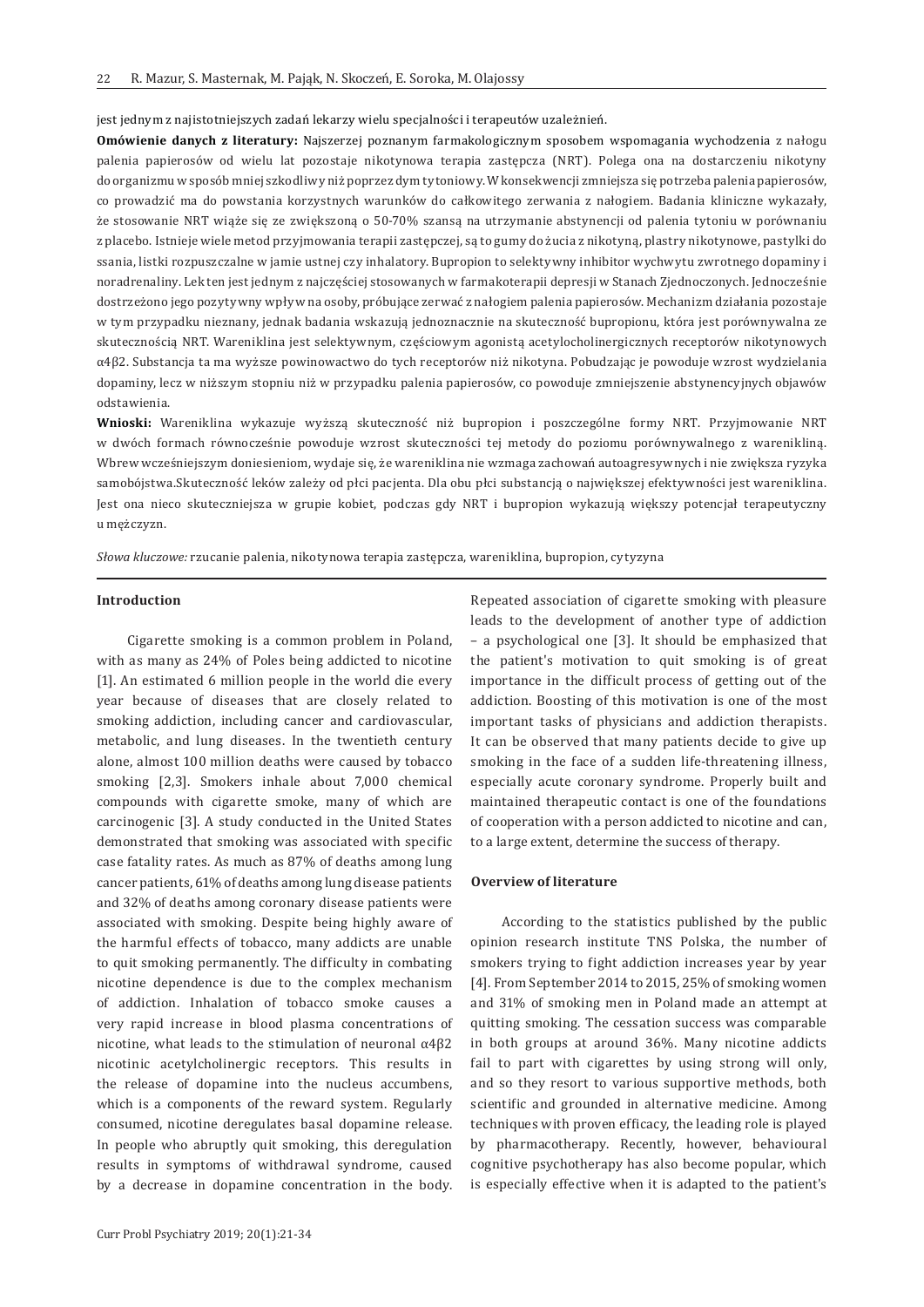race, culture, and religion [4].

As an interesting side note, there have also been attempts to treat nicotine dependence using bioresonance. Bioresonance therapy was first used in Germany in the 1970s. The bioresonance device consists of a computer and four electrodes – two held by the patient in the hands and two touching his/her feet. The electrodes receive natural low frequency electromagnetic signals (waves) emitted by the human body. The computer amplifies the signals received from the electrodes, sometimes inverting their phase, and sends them back to the body to superimpose them on the patient's natural electromagnetic oscillation field [5]. According to bioresonance therapists, two to three bioresonance sessions are enough for a smoker to quit smoking effectively. Although this procedure is often considered pseudoscientific, there are studies which confirm its effectiveness in smoking cessation. Pihtilia and colleagues demonstrated that cessation success rates were significantly higher in subjects treated with bioresonance than in control subjects treated with simulated bioresonance. Importantly, the percentages of people who abstained from smoking one week, two weeks, one month, and one year after the procedure, were consistently higher in the active bioresonance group [6].

The main focus of the present article, however, is pharmacotherapy. The beginnings of this treatment path go back to the 1930s when attempts were made to treat nicotine dependence with lobelin [7], which is a kind of substitute for nicotine. Since then, there has been some progress in addiction pharmacology, and today we know more substances that help fight addiction. They work through various mechanisms and are used in numerous forms and doses. We discuss the most important of them below.

#### **Nicotine replacement therapy**

Nicotine replacement therapy (NRT) is one of the best researched methods of helping people recover from the smoking habit. In NRT, nicotine is delivered to the body in ways that are less harmful than through tobacco smoke. As a consequence, the cravings for nicotine are reduced, making it easier for the patient to break with the addiction. Clinical studies have shown that NRT is associated with 50–70% higher abstinence rates compared to placebo [8]. There are many nicotine replacement aids, such as nicotine chewing gums, nicotine patches, lozenges, dissolvable nicotine sticks, or inhalers. The choice depends on the user's personal preferences. The individual NRT products show comparable efficacy [9]. The advantage of chewing gum and lozenges is that chewing and sucking replace the action of smoking a cigarette. They can in this way replace the habit of "popping out for a cigarette". The nicotine

content in the gum or lozenge is small, which means they have to be used many times a day. The disadvantage of these products is that they can cause hiccups, salivation and irritation in the oral cavity [10]. Nicotine patches are an NRT aid with proven safety and efficacy [11]. Their unquestionable advantage is the ease of use. The patch is applied daily by sticking to the skin; nicotine is released from it continuously, and slower than in the case of other forms of NRT [12]. The patches are available in various dosages; they are kept on the skin for 16 or 24 hours. Side effects include local skin reactions at the site of contact and sleep disturbances when a 24-hour version is used [13]. The question of the use of NRT in pregnant women remains controversial. Research shows that replacement therapy during gestation is only justified if the woman is unable to stop smoking on her own. NRT in such cases is used to limit the exposure of the foetus to other substances found in cigarette smoke and to make it easier for the mother to break with the addiction [14]. Studies on cotinine levels in pregnant smokers showed that women who used NRT had about 30% lower concentrations of this compound than those who continued smoking cigarettes. In addition, it has been shown that the use of replacement therapies reduces the risk of low birth weight in the child and preterm delivery compared to women who continue smoking during pregnancy [15]. However, the most effective way to protect the foetus is to stop smoking altogether without taking nicotine in any other form.

Studies of a cohort of addicted adolescents aged 12–18 showed that NRT was ineffective in this age group. After 12 months from the beginning of the experiment, NRT showed similar efficacy to placebo in these patients [16].

Taking nicotine medications carries the risk of side effects related to high levels of nicotine in the blood. Toxic doses of nicotine can, in extreme cases, lead to fatal respiratory depression. However, it has been demonstrated in a large cohort study that compliance with the recommended doses of NRT does not involve the risk of overdose [17].

#### **Bupropion**

Among the agents that can be used to treat nicotine addiction, there is a group of drugs which were originally designed to treat depressive disorders. The most commonly used medication in this group is bupropion. It is one of the most commonly used drugs in the pharmacotherapy of depression in the United States. Bupropion is a selective norepinephrine–dopamine reuptake inhibitor. Apart from its anti-depressant action, however it has also been observed to exert a positive effect on quitters. The mechanism of action remains unknown in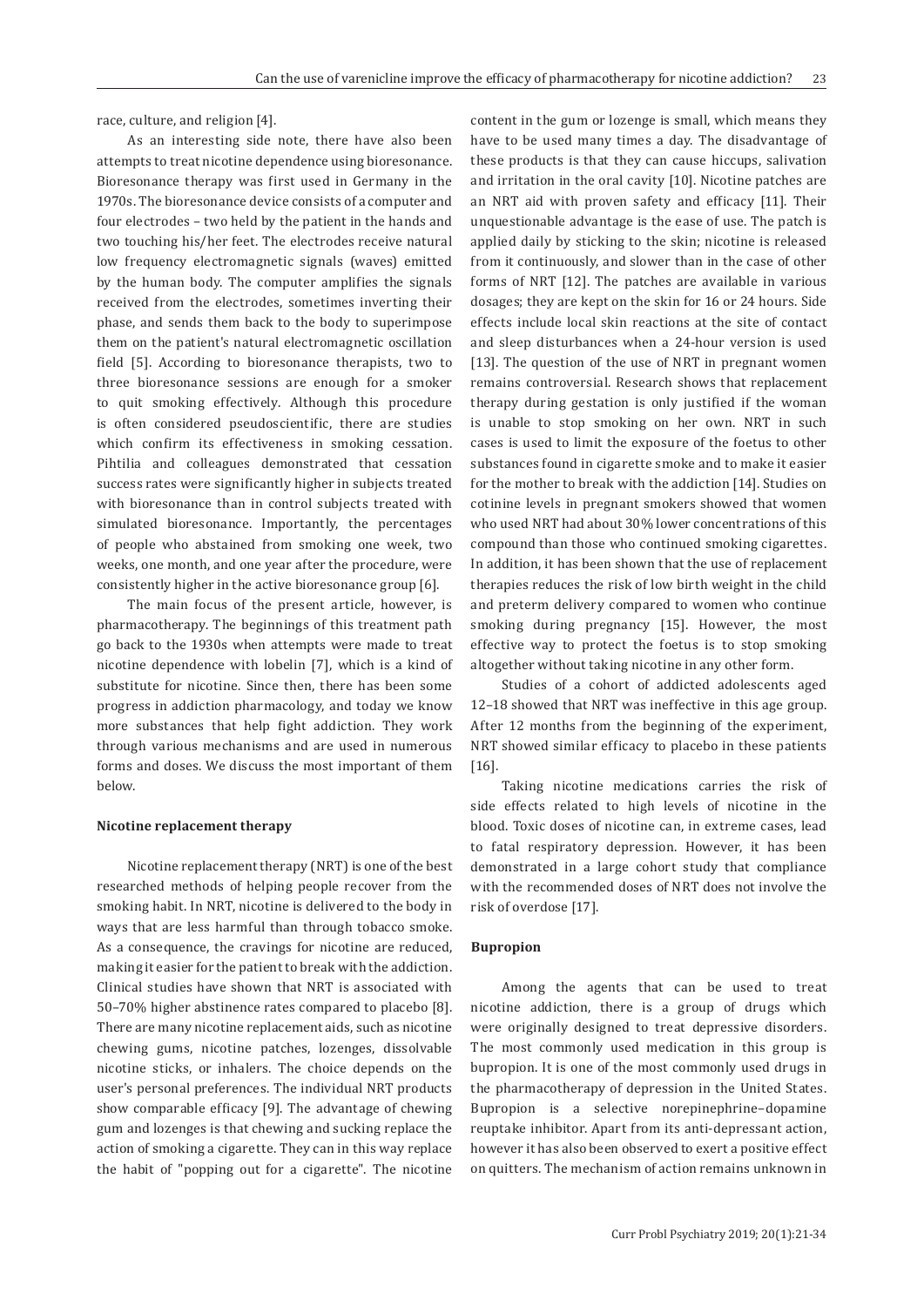this case, however, studies clearly show that bupropion has an efficacy comparable to that of NRT [18]. In comparison to NRT users, however, bupropion users are more likely to maintain long-term abstinence and experience a smaller increase in body weight caused by smoking cessation [19,20]. It has been demonstrated that the effectiveness of treatment with this medication is independent of whether the patient has experienced or is experiencing depressive symptoms. Therapy should last a minimum of 7 weeks, but it can last up to a year. The most serious side effect of the drug is an increased risk of seizures, which is why it cannot be used in people with risk factors such as epilepsy, head injuries, use of medications which lower the seizure threshold, diabetes, or alcohol dependence. Other side effects include dry mouth, insomnia, headaches, and gastrointestinal symptoms. Serious complaints are rare, however, which is why bupropion is considered as safe medication [21]. Studies on the use of bupropion during pregnancy have shown that it has no negative impact on the foetal or maternal metabolic processes; however, there are reports of an increased risk of heart disease in the child [22]. Because there are too few reports regarding the use of the drug during pregnancy, bupropion is indicated only in the treatment of severe depressive episodes.

## **Varenicline**

Undoubtedly, one drug that is worth paying attention to is varenicline, which according to research, is one of the most effective pharmaceutical interventions for treating nicotine addiction, moreover, the results of many studies show that it specifically inhibits the search for alcohol in laboratory animals [23,51, 52, 53]. Despite its high efficacy, it is not as popular as NRTs or bupropion. Varenicline is a partial agonist selective for α4β2 nicotinic acetylcholine receptors. It has a higher affinity for these receptors than nicotine. By stimulating them, it causes an increase in dopamine secretion (but to a lesser extent than cigarette smoking), helping in this way ease withdrawal symptoms [24]. Treatment is best started one week before the previously scheduled quitting date [25]. During this period the body becomes saturated with the drug, administered at a lower dose, which leads to long-term reduction of side effects – mainly nausea. In a study by Hajek et al., the preloading period was extended from one to four weeks. Twelve weeks post cessation, the abstinence rates in the experimental group were significantly higher (47.2%) than in patients treated as per current guidelines (20.8%) [25]. There is no doubt about the efficacy of varenicline, which was demonstrated clearly in an experiment with patients who smoked more than 10 cigarettes a day and had previously attempted to quit tobacco using varenicline. The subjects were divided

Curr Probl Psychiatry 2019; 20(1):21-34

into two groups – patients retreated with varenicline and controls treated with placebo. Twelve weeks after the cessation of smoking, the abstinence rate for varenicline was as high as 45%, whereas that for placebo was only 11.8% [26].

Varenicline therapy is accompanied by various adverse events. The most frequent is persistent nausea, which occurs up to three times more often in varenicline patients than in those treated with placebo. There have also been reports of changes in behaviour, acts of aggression, suicidal ideation, and suicide attempts during therapy [27].

## **Cytisine**

Cytisine is an alkaloid obtained, among others, from the common laburnum (Laburnum anagyroides). It is an over-the-counter antinicotinic drug, which is used only in Eastern Europe [28]. Its action resembles that of varenicline. Similarly to this latter medication, cytisine is a partial agonist selective for α4β2 nicotinic acetylcholine receptors. The efficacy of cytisine has been demonstrated in two studies, in which it was more effective than placebo. In a study by Vinnikov et al., the abstinence rates after 8 weeks of treatment were 10.7% in the cytisine group and 5.7% in the placebo group. Interestingly, after 26 weeks, the abstinence rate in the study group remained exactly the same, while in the control group it dropped dramatically to 1.2% [29]. In West et al.'s study, 740 patients who smoked 10 or more cigarettes a day were divided into two groups. The first group received cytisine and the second took placebo. After 12 months, the efficacy was higher in the cytisine group (8.4%) than in the control group (2.4%) [30].

The most common side effect of cytisine therapy is gastrointestinal discomfort. Other adverse events reported more often in the active group than in the placebo group are dizziness and drowsiness. Despite the fact that the mechanism of action of cytisine is similar to that of varenicline, the former has not been observed to produce side effects such as aggressive behaviour or suicidal ideation during over 50 years of its use [30].

#### **E-cigarette**

One of the latest developments in nicotine addiction therapy, which has become very popular and fashionable among quitters, is the electronic cigarette. The popularity of e-cigarettes may be due to the fact that their use most resembles the smoking of regular cigarettes. In 2016, Zhuang et al. published the results of their study, conducted on a group of 2,028 patients, in whom they investigated the impact of short and long-term use of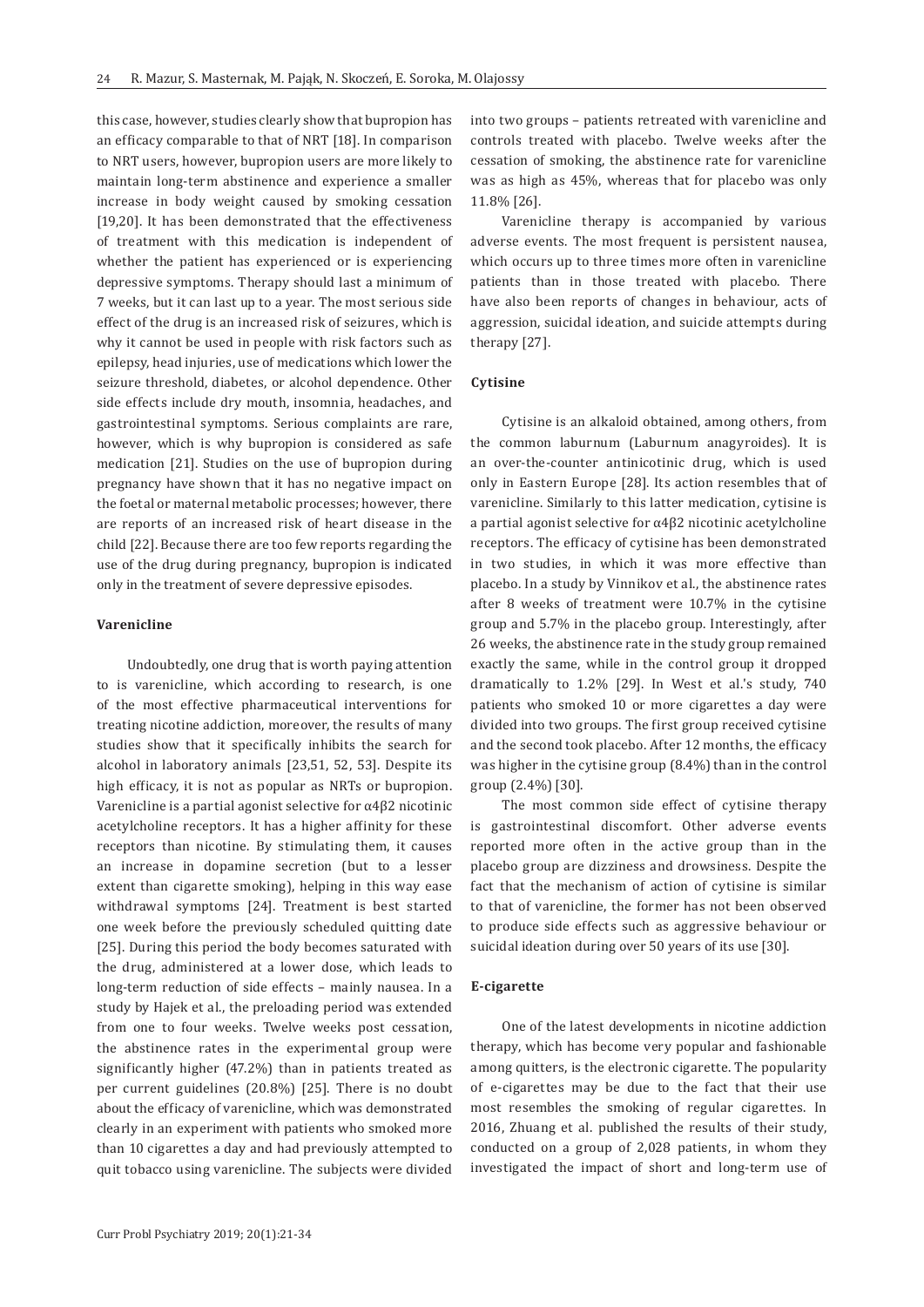e-cigarettes on the chances of quitting. The researchers determined the percentage of subjects using e-cigarettes at baseline and repeated the survey after two years. The study group was divided into three categories: non-users, short-term e-cigarette users, and long-term e-cigarette users. The results showed that long-term e-cigarette users were characterized by significantly higher cessation rates (had been abstinent for at least 3 months) than other groups. Long-term users were also more willing to try to quit: 72% of them had attempted to stop smoking, which is a much higher rate than that found among non-users (45.5%) [31]. Other studies have demonstrated that the use of e-cigarettes was associated with higher abstinence rates compared to placebo and similar rates to NRT. It also led to a more than 50% reduction in the total number of cigarettes smoked [32,33].

#### **Other reports**

In addition to the popular measures mentioned above, attempts are made to treat nicotine addiction with various medications, often the ones used to treat conditions that are seemingly unrelated to nicotinism. An example of such a drug is nortriptyline, a classic tricyclic antidepressant. Although a number of studies have demonstrated its effectiveness in overcoming nicotine addiction [34], nortriptyline, being an antidepressant, exhibits numerous side effects, which include decreased salivary flow (a risk factor of caries), convulsions, and sexual dysfunction. For this reason, nortriptyline is not recommended as a firstline drug in nicotine addiction therapy. There have been attempts to treat nicotinism with other antidepressants, such as venlafaxine or selegiline. Unfortunately, these drugs have not been found to significantly increase the likelihood of smoking cessation. Although venlafaxine seems to work in smokers who smoke less than one packet per day [35], while selegiline may show efficacy in people with particular genetic predispositions [36], these drugs should rather not be recommended to patients who want to quit smoking. A drug that is considered a second-line drug in the treatment of nicotinism in some countries is clonidine, an α2-adrenergic receptor agonist. It reduces the symptoms of nicotine craving and relieves withdrawalrelated anxiety and nervousness. It is recommended especially for people who feel severe anxiety after discontinuing smoking [37]. There are a number of other substances that have been used as potential anti-nicotinic agents, such as glucose tablets, gabapentin, acetylcysteine, levodopa, PPAR-γ agonists, or opioid receptor antagonists. For the time being, however, they should be treated as objects of academic inquiry rather than second-line drugs.

## **Baclofen**

A study of a group of patients addicted to both nicotine and alcohol (and it has to be remembered that as many as a half of alcoholics are also addicted to tobacco) showed that baclofen extended the period of abstinence from both alcohol and nicotine [38]. Similar results have been obtained for topiramate [39].

## **Combination therapies**

There are many ways which combine pharmacological methods to help patients stop smoking. The best-known and most widely used combination therapies involve the use of various NRTs with varenicline or bupropion.

Patients also readily opt for combination NRT. During such treatment, nicotine patches are used along with another aid such as chewing gum, tablets or inhalers. The action is based on the combination of a long-acting product that maintains a constant concentration of nicotine in the body, with a short-acting form taken as the need arises. The use of a combination of two NRTs is associated with a 30% greater chance of successful smoking cessation than in the case of monotherapy [40].

Replacement therapy can also be used together with bupropion. Studies have demonstrated that bupropion combined with nicotine patches shows greater efficacy than when it is used on its own. There are few reports on the combined use of bupropion and varenicline. One study showed that such combination therapy was more efficacious after 12 and 26 weeks of treatment than varenicline monotherapy, however, this was not associated with significantly higher long-term abstinence rates at 52 weeks of follow-up [41]. Studies of combination therapy using varenicline and NRT have so far yielded conflicting results, so their simultaneous use is not recommended [42,43]. At the current state of knowledge, it seems that the only recommendable combination therapy is the use of two forms of NRT. It is an effective method, and its side effects are not stronger than those of nicotine monotherapy. Due to the limited number of studies, combining NRT with bupropion should be considered with great caution.

# **Comparison studies of the efficacy of various nicotine addiction treatments**

As can be expected, there exist hundreds of studies which compare the efficacy of various pharmaceutical interventions for nicotine dependence. A comprehensive meta-analysis of this important issue can be found in Cahill et al.'s study published in 2013 (the University of Oxford's Department of Primary Care Health Sciences)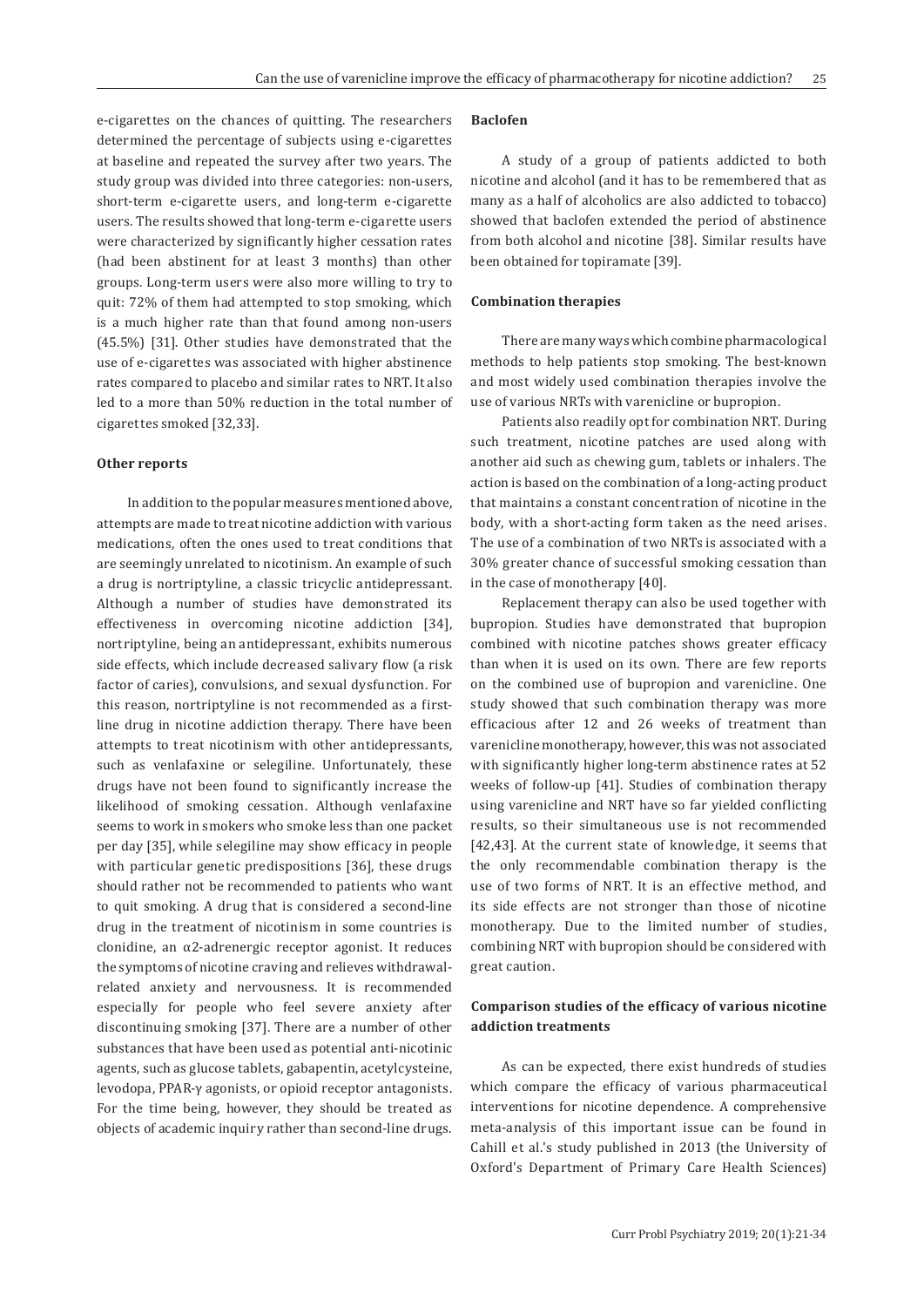[44]. This work is an overview of 267 studies investigating a total of 101,804 patients. The aim of the analysis was to show the extent to which drugs commonly used to treat nicotine addiction: varenicline, bupropion and NRTS, increased the likelihood of long-term abstinence (6-month or longer) relative to placebo and how they compared with each other for efficacy. Also, the effectiveness of various NRT forms was compared, and the results of research on less popular agents were collected. Varenicline turned out to be the most effective drug, while bupropion and NRT were almost equally effective. Most importantly, the metaanalysis indicated that all three types of intervention could be used effectively to help quitters in their cessation attempts.

A next part of the meta-analysis compared the efficacy of various forms of NRT. It was shown that while the individual NRT products were characterized by similar efficacy, combination NRT significantly increased the effectiveness of treatment. The efficacy of combination NRT in relation to placebo was as high as 2.73, which was comparable with the effectiveness of varenicline. However, it should be taken into account that this value is the average of only two studies, which means it cannot be legitimately compared to the results of studies on varenicline, bupropion or general results for NRT. It is also worth mentioning the results of a study by Kautiainen et al. on the effectiveness of re-treatment with varenicline, bupropion and NRT in cases when the first attempt to overcome nicotine addiction had proven ineffective. The study was partly based on the authors' own research and partly on data from scientific literature. It was found that successive attempts to break with the addiction using the same substance significantly increased permanent abstinence rates. Once again, the superiority of varenicline over other drugs was demonstrated. An interesting observation was that patients who were treated with varenicline for the first time stood only a slightly lower chance of permanent abstinence than those retreated with bupropion and NRT. It is worth emphasizing that most smokers fail to permanently break with smoking at the first attempt. Relapses may occur even after a year of abstinence. The likelihood of relapse, however, decreases with time. The average risk of returning to smoking is 6% per annum two to five years after quitting [45], 2% – five to ten years after quitting [46], and 1% for ex-smokers who have abstained from smoking for more than 10 years. High efficacy of varenicline as a cessation aid compared to bupropion is confirmed by a placebo-controlled study conducted by Jorenby et al. and Gonzales et al. [54, 55].

**Gender-related efficacy of pharmacotherapy for nicotine dependence**

Numerous scientific studies provide evidence that pharmaceutical interventions increase patients' chances of stopping smoking. However, one can ask the question of what determines the effectiveness of a particular drug for a particular patient. Factors such as gender, age or race often influence the action of medications. The relationship between the effectiveness of various forms of nicotine dependence treatment and gender was described by Smith et al. in a meta-analysis published in 2016 [47]. This work reviewed the results of 28 different studies that met the authors' criteria of therapeutic efficacy. The study compared pharmacological interventions for smoking cessation that were most popular in Western European countries: varenicline, bupropion and transdermal nicotine (NRT). The analysis showed that the effectiveness of these medications differed between men and women. Although varenicline was the most effective, and NRT – the least effective, intervention in both groups of patients, differences in efficacy were distinct for the two sexes. While for men, there were only slight differences in the efficacy of varenicline over bupropion, and bupropion over NRT, in women, the quit rates for varenicline were over 50 percent higher than for the other forms of therapy (whose efficacies were very similar in this group). Bearing in mind that varenicline therapy is significantly more expensive than bupropion therapy, one may question the sense of using varenicline in men, but it certainly should be considered the most effective option in the treatment of addicted women.

## **Varenicline and suicide**

Taking into account the results of the studies presented earlier, there is no doubt that varenicline therapy is currently the most effective pharmaceutical intervention for the treatment of nicotinism. However, the question remains whether it is safe enough to be offered to every patient. It seems risky to administer a drug that can cause suicidal ideation or changes in behaviour. Tadrous et al. reviewed reports of suicides and auto-aggressive behaviour during varenicline therapy and bupropion treatment. The results of their work published in 2016 seem very optimistic. A similar study had already been conducted earlier [48], but in a smaller cohort of patients. It turns out that varenicline users are not significantly more likely to attempt suicide and engage in auto-aggressive behaviour than patients treated with bupropion [49], which is considered not to cause such side effects [50].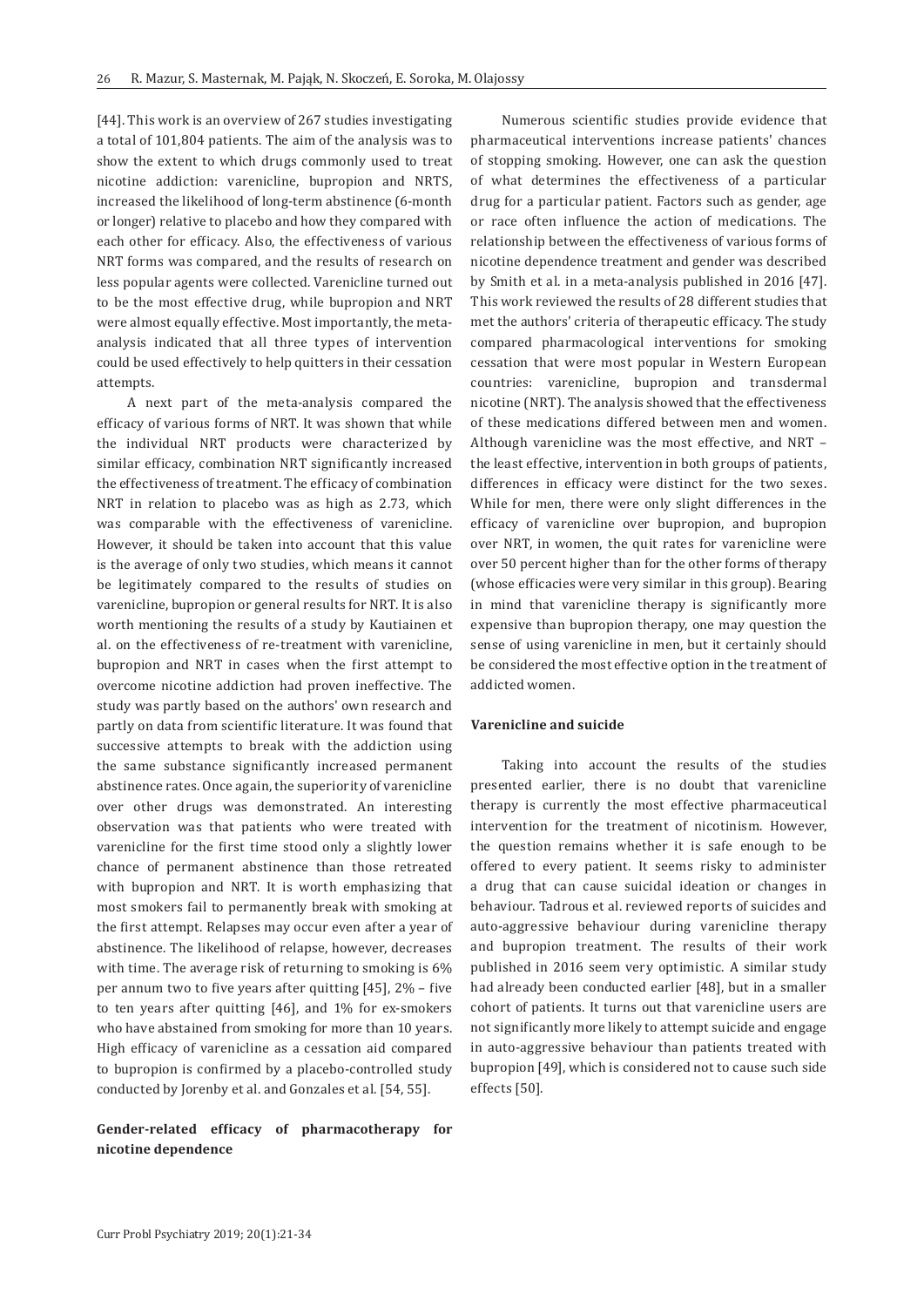## **Conclusions**

All commonly used pharmaceutical agents used in the treatment of nicotinism (NRTs, bupropion, varenicline, cytisine) show significantly higher efficacy than placebo.

Varenicline is more effective than bupropion and NRTs. The effectiveness of NRT can be enhanced to a level comparable to varenicline when two forms of this therapy are used simultaneously.

Contrary to previous reports, it seems that varenicline does not increase auto-aggressive behaviour or the risk of suicide.

The efficacy of antinicotinic drugs depends on the patient's gender. For both sexes, the most effective substance is varenicline. It is somewhat more effective

*Table 1. Comparison of some nicotine addiction therapy methods*

in women, whereas NRT and bupropion show greater therapeutic potential in men.

Cytisine, which is available in Eastern Europe, is the least-known smoking cessation agent; so far, there have been no studies comparing its effectiveness to that of other popular antinicotinic drugs. Two very important factors affecting the chances of successful treatment of nicotine dependence are the patient's motivation to break with the addiction and good contact and communication between the doctor and the patient. Patients are motivated to fight the addiction when they are in a life-threatening condition, with acute coronary syndrome being one of the most frequent causes of quitting. Many patients who face the risk of dying attach great importance to modifiable risk factors for vascular diseases, such as tobacco smoking.

| <b>NRT</b>                         | <b>Bupropione</b>    | <b>Warenicline</b>                           | <b>Citisine</b>                         |
|------------------------------------|----------------------|----------------------------------------------|-----------------------------------------|
| higher efficiency                  | higher efficiency    | higher efficiency                            | higher efficiency                       |
| different characters               | less weight gain     | decreased severity of<br>withdrawal symptoms | no aggressive behaviour<br>was reported |
| delivering nicotine<br>to the body | the risk of seizures | often persistent nausea                      | often gastrointestinal<br>discomfort    |
|                                    |                      |                                              |                                         |

#### **Wstęp**

Palenie papierosów jest powszechnym problemem w Polsce, aż 24% Polaków uzależnionych jest od nikotyny [1]. Szacunkowo 6 milionów ludzi na świecie umiera rocznie z powodu chorób, które są w ścisłym związku z nałogiem – takich jak nowotwory, choroby układu krążenia, metaboliczne lub płuc. W samym XX wieku odnotowano niemal 100 milionów zgonów spowodowanych paleniem tytoniu [2,3]. W trakcie inhalacji papierosem uwalnianych jest około 7000 związków chemicznych, spośród których znaczna ilość jest kancerogenna [3]. W Stanach Zjednoczonych wykazano związek palenia papierosów z określoną liczbą zejść śmiertelnych w poszczególnych zespołach chorobowych. Aż 87% zgonów wśród nowotworów płuc, 61% zgonów wśród chorób płuc i 32% zgonów wśród epizodów choroby wieńcowej było powiązanych z paleniem. Mimo wysokiej świadomości o szkodliwości tytoniu wielu uzależnionych nie jest w stanie definitywnie rzucić palenia. Trudność w zwyciężeniu nałogu jest spowodowana złożonym mechanizmem uzależnienia. Inhalacja dymem tytoniowym powoduje bardzo szybki wzrost stężenia nikotyny w osoczu krwi. Prowadzi to do stymulacji neuronalnych acetylocholinergicznych receptorów nikotynowych α4β2. Powoduje to uwolnienie dopaminy do jądra półleżącego – elementu ośrodka nagrody. Regularnie zażywana nikotyna prowadzi do deregulacji

podstawowego wydzielania dopaminy, co przy nagłym zaprzestaniu dostarczania substancji skutkuje pojawieniem się objawów zespołu abstynencyjnego, wywołanego spadkiem stężenia dopaminy w organizmie. Wielokrotne powtarzanie i kojarzenie czynności palenia papierosów z przyjemnością rozwija kolejny rodzaj uzależnienia – uzależnienie psychiczne [3]. Należy podkreślić, że ogromne znaczenie w trudnym procesie wychodzenia z nałogu ma motywacja pacjenta do porzucenia palenia. Wzmacnianie tej motywacji jest jednym z najistotniejszych zadań lekarzy i terapeutów uzależnień. Można zaobserwować, że dla wielu pacjentów przyczynkiem do decyzji o porzuceniu nałogu staje się zagrażająca życiu nagła choroba, szczególnie często jest ostry zespół wieńcowy. Prawidłowo budowany i podtrzymywany kontakt terapeutyczny stanowi jeden z fundamentów współpracy z osoba uzależnioną od nikotyny i może w dużym stopniu decydować o powodzeniu terapii.

## **Omówienie danych z literatury**

Jak wynika ze statystyk TNS Polska, z roku na rok rośnie liczba palaczy podejmujących próbę walki z nałogiem [4]. Od września 2014 do 2015 próbę odstawienia tytoniu podjęło w Polsce 25% palących kobiet i 31% palących mężczyzn. Skuteczność w obu grupach była porównywalna i wynosiła około 36%.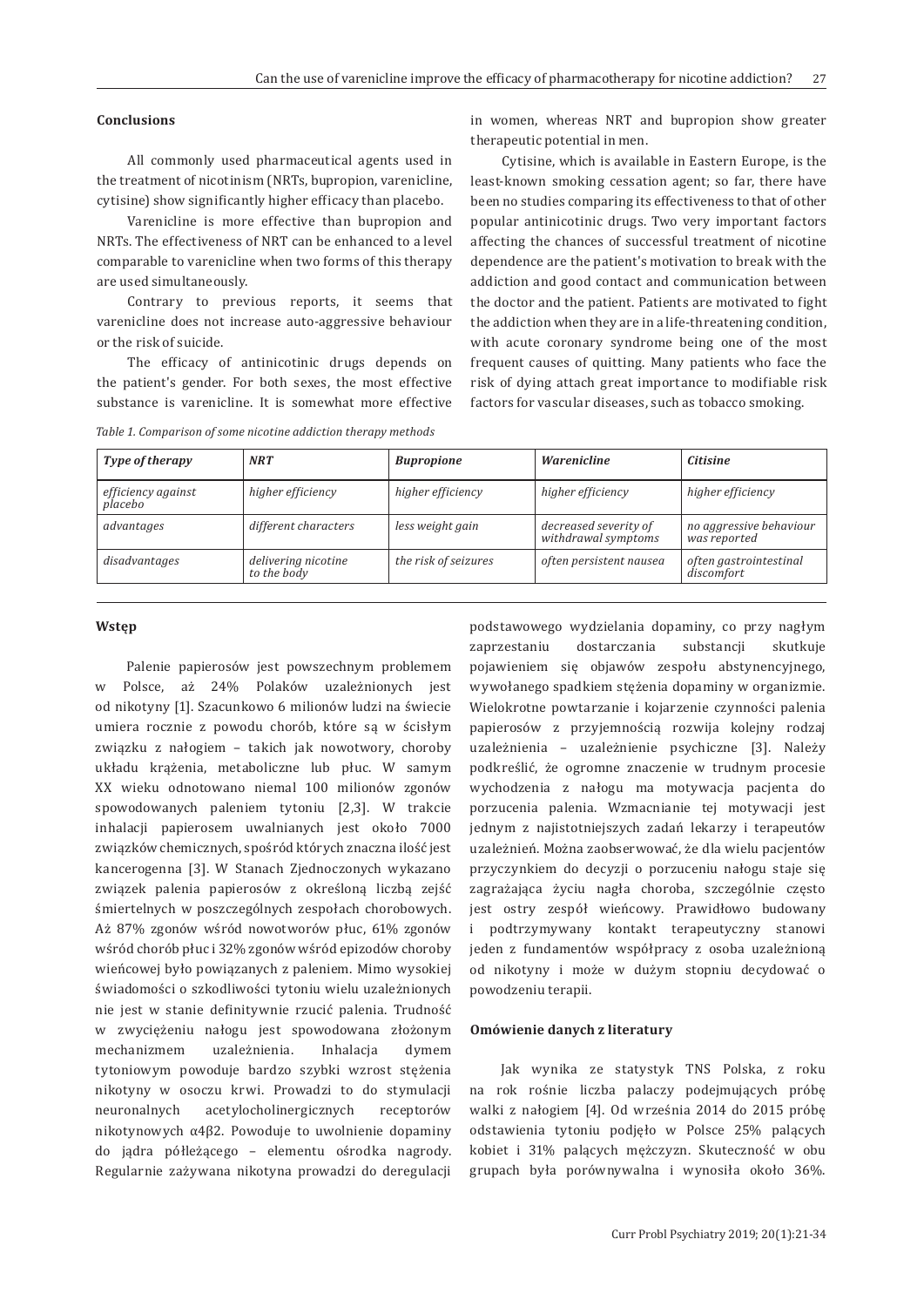Wielu uzależnionym nie udaje się rozstać z papierosami wyłącznie przy użyciu silnej woli i uciekają się do metod wspomagających, niekiedy mających oparcie w nauce, niekiedy stanowiących przykłady medycyny alternatywnej. Do technik o udowodnionej skuteczności należy przede wszystkich farmakoterapia. Popularność zyskuje ostatnio także psychoterapia behawioralnokognitywna, szczególnie skuteczna gdy jest to specjalistyczna terapia dostosowana do rasy, kultury, czy też religii pacjenta [4].

Pewnego rodzaju ciekawostką są próby leczenia za pomocą biorezonansu. Terapię tą zaczęto stosować w Niemczech w latach 70 XX wieku. Aparat do biorezonansu składa się z komputera i czterech elektrod - dwóch trzymanych w dłoniach i dwóch dotykających stóp. Elektrody odbierają naturalne fale elektromagnetyczne o niskiej częstotliwości emitowane przez ludzki organizm. Następnie komputer wzmacnia odbierane sygnały, niekiedy odwraca ich fazę i wysyła z powrotem do organizmu, by nakładały się z naturalnym polem elektromagnetycznym człowieka [5]. Według badaczy zajmujących się tym rodzajem terapii wystarczą 2-3 sesje biorezonansu, by skutecznie rzucić palenie. Mimo iż zabieg ten uważany jest często za pseudonaukowy, istnieją badania potwierdzające jego skuteczność w rzucaniu palenia. W pracy Aylin Pihtilia i wsp. wykazano, iż w grupie badanej, leczonej biorezonansem skuteczne rzucenie palenia udało się znacznie większemu odsetkowi pacjentów niż w grupie kontrolnej, gdzie biorezonans był jedynie symulowany. Co ważne, skuteczność odstawienia tytoniu była badana po tygodniu, dwóch tygodniach, miesiącu i roku od wykonania zabiegu i za każdym razem w grupie badanej abstynencję zachowywało więcej osób niż w grupie kontrolnej [6].

W naszym artykule skupimy się jednak przede wszystkim na farmakoterapii. Początki tej ścieżki leczenia sięgają lat 30. XX wieku, gdy przeprowadzono próby leczenia lobeliną [7], będącą swego rodzaju substytutem nikotyny. Od tamtego czasu możemy zaobserwować w farmakologii uzależnień pewien postęp i dziś znamy więcej substancji wspomagających walkę z nałogiem. Działają one poprzez różne mechanizmy, występują w licznych formach i dawkach. Najważniejsze z nich postaramy się przybliżyć w kolejnej części artykułu.

## **NRT – Nikotynowa terapia zastępcza**

Dobrze poznanym sposobem wspomagania wychodzenia z nałogu palenia papierosów od wielu lat jest nikotynowa terapia zastępcza. Polega ona na dostarczeniu nikotyny do organizmu w sposób mniej szkodliwy niż poprzez dym tytoniowy. W konsekwencji zmniejsza się potrzeba palenia papierosów, co prowadzić ma

do całkowitego zerwania z nałogiem. Badania kliniczne wykazały, że stosowanie NRT wiąże się ze zwiększoną o 50-70% szansą na utrzymanie abstynencji od palenia tytoniu w porównaniu z placebo [8]. Istnieje wiele metod przyjmowania terapii zastępczej, są to gumy do żucia z nikotyną, plastry nikotynowe, pastylki do ssania, listki rozpuszczalne w jamie ustnej czy inhalatory. Wybór metody zależy od osobistych preferencji użytkownika. Poszczególne formy NRT wykazują porównywalną skuteczność [9]. Zaletą gumy do żucia oraz tabletek do ssania jest zastąpienie czynności jaką jest palenie papierosa, poprzez żucie gumy czy ssanie tabletki. Może to pomóc zastąpić rytuał "wyjścia na papierosa". Ilość nikotyny zawarta w gumie lub tabletce jest niewielka, przez co konieczne jest wielokrotne ich stosowanie w ciągu dnia. Wadą tych metod jest występowanie czkawki, ślinotoku czy podrażnień w jamie ustnej [10]. Plastry nikotynowe są metodą o udowodnionym bezpieczeństwie oraz skuteczności [11]. Ich niewątpliwą zaletą jest łatwość w stosowaniu. Wymagają codziennego naklejenia na skórę plastra, z którego nikotyna uwalniana jest w sposób ciągły, wolniejszy niż w przypadku innych form NRT [12]. Plastry dostępne są w zróżnicowanych dawkach, utrzymuje się je na skórze przez 16 lub 24 godziny. Efekty uboczne obejmują reakcje skórne w miejscu przyklejenia oraz zaburzenia snu w przypadku użycia wersji 24-godzinnych [13]. Kontrowersyjna pozostaje kwestia stosowania NRT u kobiet w ciąży. Przeprowadzone badania wykazały, iż przyjmowanie terapii zastępczej przez ciężarną jest uzasadnione tylko wtedy, gdy kobieta nie jest w stanie samodzielnie zaprzestać palić tytoniu. NRT ma za zadanie ograniczyć narażenie płodu na inne substancje występujące w dymie papierosowym oraz ułatwić całkowite zerwanie z nałogiem [14]. Badania nad poziomem nikotyny u palących ciężarnych wykazały o ok. 30% mniejsze stężenie tego związku po zastąpieniu papierosów przez NRT. Ponadto wykazano, iż korzystanie z terapii zastępczych zmniejsza ryzyko niskiej masy urodzeniowej dziecka oraz porodów przedwczesnych, w porównaniu do kobiet kontynuujących palenie w ciąży [15]. Najskuteczniejszą metodą ochrony płodu pozostaje jednak całkowite zaprzestanie palenia tytoniu bez przyjmowania nikotyny w żadnej innej formie.

Badania nad grupą uzależnionych nastolatków w wieku 12-18 lat, wykazały nieskuteczność NRT w tej grupie wiekowej. Po 12 miesiącach od rozpoczęcia zbierania danych wśród tych pacjentów wykazano zbliżoną skuteczność NRT do placebo [16].

Przyjmowanie nikotyny w formie leku niesie za sobą ryzyko działań niepożądanych, wynikających z osiągnięcia wysokiego poziomu nikotyny we krwi. Nikotyna w dawkach toksycznych może w skrajnych przypadkach prowadzić do śmierci z powodu depresji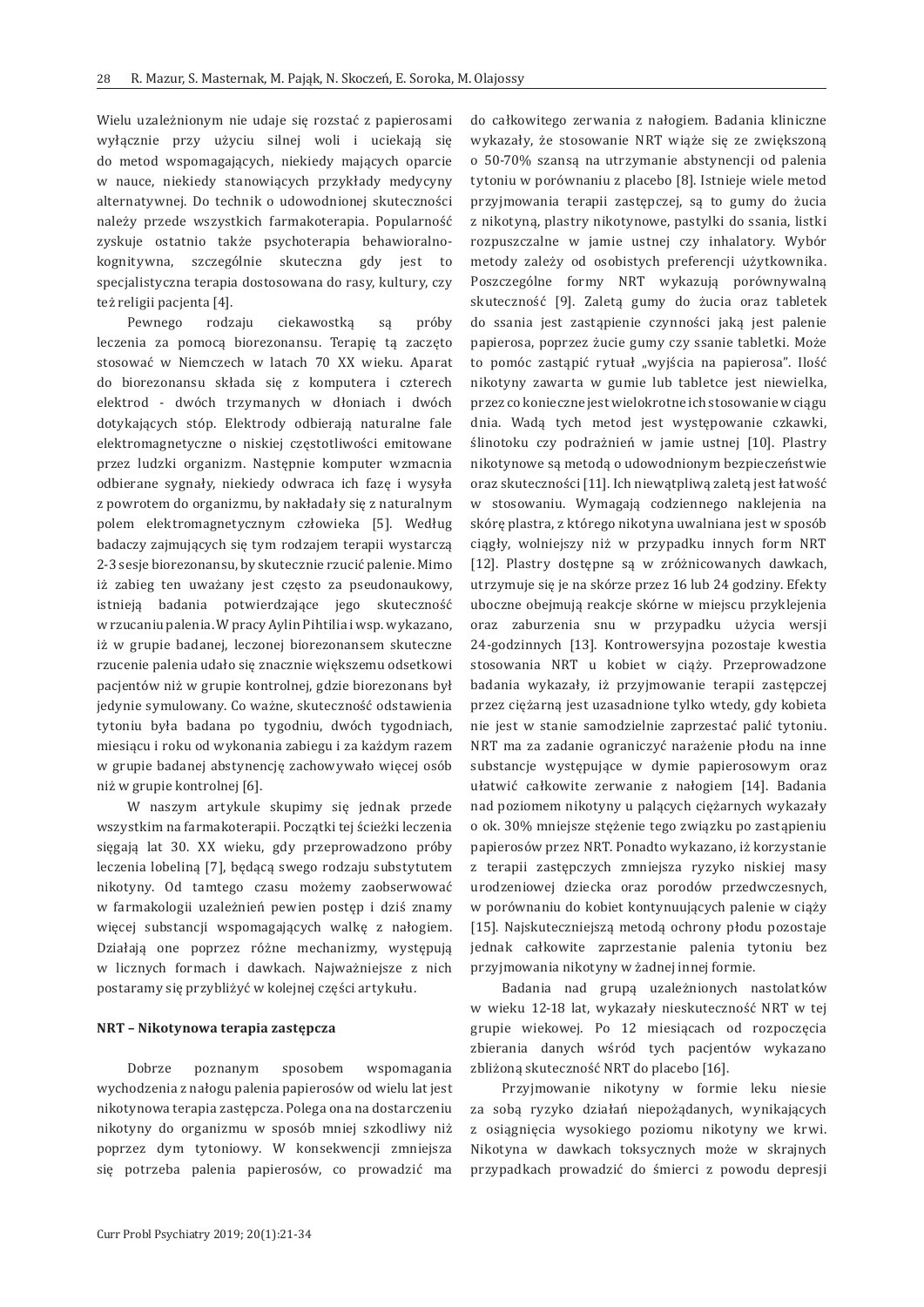ośrodka oddechowego. Dowiedziono jednak na dużej grupie badanej, że przestrzeganie zalecanych dawek NRT nie niesie za sobą ryzyka przedawkowania [17].

## **Bupropion**

Spośród środków mających zastosowanie w leczeniu uzależnienia od nikotyny można wyróżnić leki, które pierwotnie były stosowane w leczeniu zaburzeń depresyjnych. Najpowszechniej stosowanym specyfikiem z tej grupy jest bupropion. Jest to selektywny inhibitor wychwytu zwrotnego dopaminy i noradrenaliny. Lek ten jest jednym z najczęściej stosowanych w farmakoterapii depresji w Stanach Zjednoczonych. Jednocześnie dostrzeżono jego pozytywny wpływ na osoby próbujące zerwać z nałogiem palenia papierosów. Mechanizm działania pozostaje w tym przypadku nieznany, jednak badania wskazują jednoznacznie na skuteczność bupropionu, która jest porównywalna ze skutecznością NRT [18]. Stosowanie bupropionu powoduje jednak wyższy odsetek utrzymania długoterminowej abstynencji oraz mniejszy wzrost masy ciała wywołany zaprzestaniem palenia [19,20]. Wykazano, że skuteczność leczenia jest niezależna od tego, czy u pacjenta występowały lub występują zaburzenia depresyjne. Terapia powinna trwać minimum 7 tygodni, może jednak trwać nawet do roku. Najpoważniejszym efektem ubocznym stosowania leku jest zwiększone ryzyko wystąpienia napadów drgawkowych, dlatego nie można go stosować u osób, u których występują czynniki ryzyka takie jak padaczka, urazy głowy, stosowanie leków obniżających próg pobudliwości drgawkowej, cukrzyca czy uzależnienie od alkoholu. Inne działania niepożądane obejmują suchość w ustach, bezsenność, ból głowy, suchość w jamie ustnej oraz zaburzenia ze strony przewodu pokarmowego. Poważne dolegliwości występują jednak rzadko, z tego powodu bupropion jest uważany za lek bezpieczny [21]. Badania nad stosowaniem bupropionu w ciąży wykazały, że nie ma on negatywnego wpływu na procesy metaboliczne płodu lub matki, jednak istnieją doniesienia o zwiększonym ryzyku występowania wad serca u dziecka [22]. Istnieje zbyt mało doniesień pozwalających odnieść się do stosowania leku w trakcie ciąży, w związku z tym podawanie leku jest wskazane tylko w leczeniu ciężkich epizodów depresyjnych.

# **Wareniklina**

Niewątpliwie warto zwrócić uwagę na wareniklinę, która według badań jest jednym z najskuteczniejszych leków w stosowanych jako farmakoterapia uzależnienia od nikotyny, ponadto rezultaty wielu badań pokazują, że specyficznie hamuje ona poszukiwanie alkoholu u zwierząt laboratoryjnych [23,51,52,53]. Mimo swojej wysokiej skuteczności nie jest aż tak popularna jak NRT czy bupropion. Wareniklina jest selektywnym, częściowym agonistą acetylocholinergicznych receptorów nikotynowych α4β2. Substancja ta ma wyższe powinowactwo do tych receptorów niż nikotyna. Pobudzając je powoduje wzrost wydzielania dopaminy, lecz w niższym stopniu niż w przypadku palenia papierosów, co powoduje zmniejszenie objawów abstynencyjnych [24]. Leczenie najkorzystniej jest rozpocząć na tydzień przed wcześniej zaplanowaną datą rzucenia papierosów [25]. Okres ten pozwoli na wysycenie organizmu lekiem w mniejszej dawce, co powoduje długoterminowe zmniejszenie objawów ubocznych – głównie nudności. W badaniach Petera Hajek'a i wsp. spróbowano jednak wydłużyć okres wysycania organizmu z jednego do czterech tygodni. Po okresie dwunastu tygodni od momentu zaprzestania palenia abstynencja w grupie eksperymentalnej była znacznie wyższa (47,2%) niż w grupie pacjentów leczonych według oficjalnych zaleceń (20,8%) [25]. Nie ma wątpliwości co do skuteczności terapii za pomocą warenikliny. Przebadano pacjentów palących więcej niż 10 papierosów dziennie, którzy wcześniej podjęli próbę rzucenia tytoniu przy pomocy warenikliny i podzielono ich na dwie grupy – badawczą z warenikliną i kontrolną z placebo. Po dwunastu tygodniach od zaprzestania palenia papierosów odsetek abstynentów w grupie badawczej wynosił aż 45%, podczas gdy wśród pacjentów z podanym placebo jedynie 11,8% [26].

Terapii za pomocą warenikliny towarzyszą rozmaite skutki uboczne. Najczęściej występują uporczywe nudności, które u pacjentów zażywających lek występowały aż 3 razy częściej niż u grupy z placebo. Odnotowano przypadki, w których podczas terapii dochodziło do zmiany zachowania, aktów agresji lub myśli i prób samobójczych [27].

#### **Cytyzyna**

Cytyzyna jest alkaloidem pozyskiwanym między innymi ze złotokapu zwyczajnego (Laburnum anagyroides). Tę substancję stosuje się w celu terapii nikotynizmu tylko w Europie Wschodniej i jest tam dostępna bez recepty [28]. Swoim działaniem przypomina wareniklinę. Podobnie jak ona jest częściowym agonistą acetylocholinergicznych receptorów nikotynowych α4β2. Efektywność cytyzyny dowiedziono w dwóch badaniach, w których okazała się skuteczniejsza od placebo. W badaniach Denisa Vinnikova i wsp. udokumentowano odsetek abstynencji po 8 tygodniach na poziomie 10,7%, podczas gdy w grupie placebo wynosił 5,7%. Co ciekawe po 26 tygodniach odsetek abstynencji w grupie badanej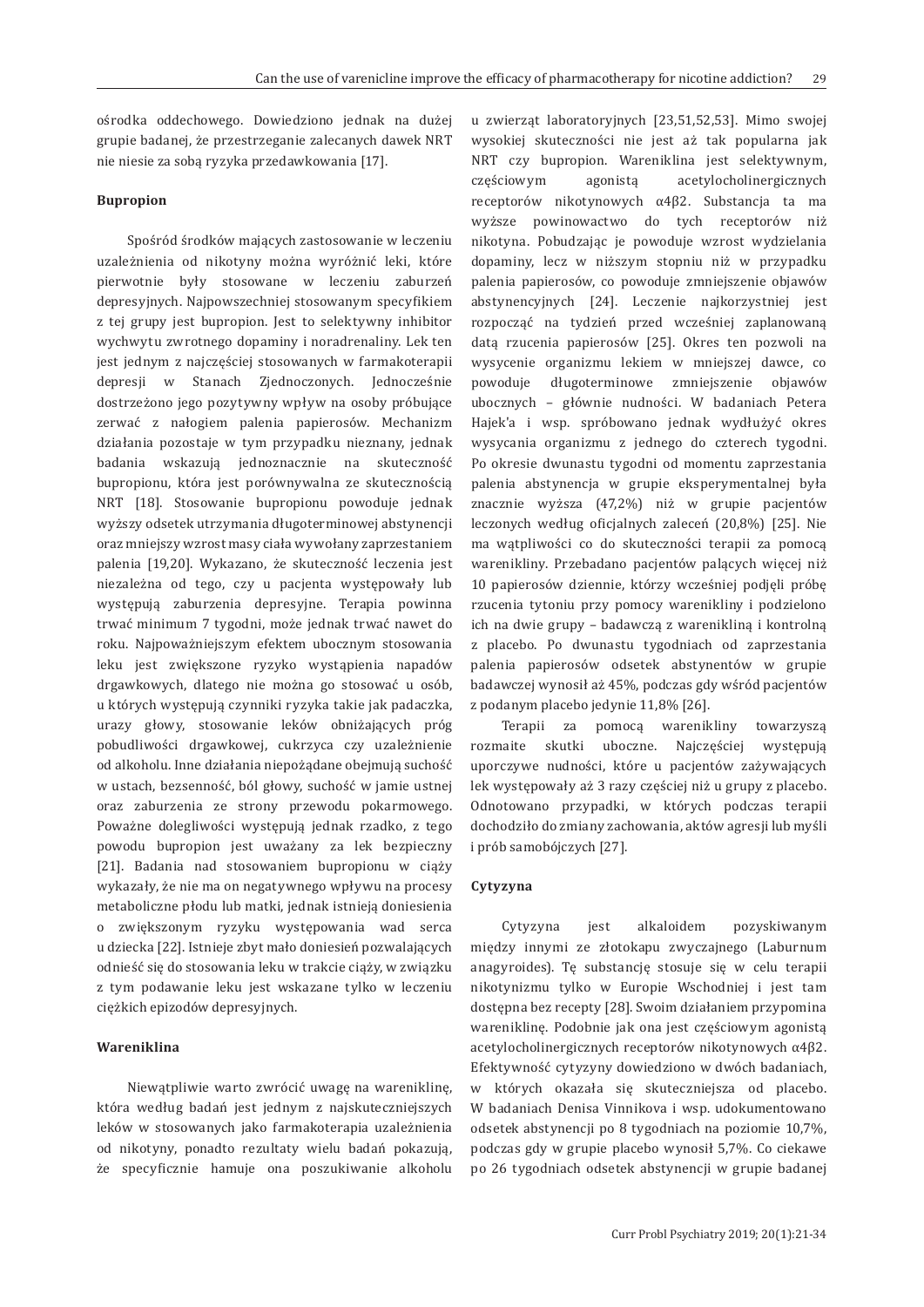pozostał dokładnie na tym samym poziomie, podczas gdy w grupie placebo wyraźnie spadł osiągając poziom 1,2% [29]. W pracy Roberta Westa i wsp. podzielono na dwie grupy 740 pacjentów, którzy palili 10 lub więcej papierosów dziennie. Pierwsza grupa przyjmowała cytyzynę, druga placebo. Po 12 miesiącach odnotowano wyższą skuteczność w grupie leczonej cytyzyną (8,4%) w porównaniu do grupy kontrolnej (2,4%) [30].

W trakcie terapii cytyzyną najczęściej występującymi skutkami ubocznymi są dolegliwości żołądkowo-jelitowe. Częściej niż w grupie placebo występują również zaburzenia takie jak zawroty głowy lub senność. Mimo podobnego do warenikliny mechanizmu działania przez ponad 50 lat stosowania nie zaobserwowano skutków ubocznych takich jak agresywne zachowanie lub myśli samobójcze [30].

#### **E-papieros**

Jedną z najnowszych, bardzo popularnych i modnych metod wspomagających walkę z uzależnieniem od nikotyny są z pewnością elektroniczne papierosy. Popularność e-papierosów może wynikać z tego, że zażywanie w ten sposób nikotyny najbardziej przypomina palenie klasycznych papierosów. W 2016 roku ukazały się wyniki badań prowadzonych przez Yue-Lin Zhuang i wsp. prowadzonych na grupie 2028 pacjentów uzależnionych od nikotyny, obrazujące wpływ krótkoi długoterminowego stosowania e-papierosów na szansę zerwania z nałogiem. Na początku testu określono jaki procent badanych używa e-papierosa, badanie to powtórzono po 2 latach. Grupa badana podzielona została na 3 kategorie: osoby nie używające e-papierosów, osoby używające e-papierosów krótkoterminowo oraz te osoby, które używały e-papierosów w długim okresie czasu. Wyniki pokazały, że osoby stosujące e-papieros długoterminowo charakteryzowały się znacząco większym odsetkiem zaprzestania palenia na co najmniej 3 miesiące. Długoterminowi użytkownicy chętniej podejmowali również próby rzucania nałogu, 72% z nich podjęło próbę zaprzestania palenia, co jest wartością znacznie wyższą od grupy badanych nie stosujących tej metody (45,5%) [31]. W innych badaniach wykazano, że używanie elektronicznych papierosów prowadziło do wyższego odsetka abstynencji w porównaniu z placebo, podobnego odsetka jak w przypadku stosowania NRT, oraz zmniejszenia ogólnej ilości wypalanych papierosów o ponad 50% [32,33].

## **Inne doniesienia**

Poza popularnymi, wymienionymi wcześniej środkami, podejmuje się próby leczenia nałogu nikotynowego różnymi lekami, często używanymi w leczeniu pozornie niezwiązanych z nikotynizmem schorzeń. Przykładem takiego leku jest nortryptylina, klasyczny, trójpierścieniowy lek przeciwdepresyjny. Choć szereg badań wykazał jego skuteczność w pokonywaniu uzależnienia od nikotyny [34] jako klasyczny lek przeciwdepresyjny wykazuje on liczne działania niepożądane, do których należy predysponujący do próchnicy spadek wydzielania śliny, drgawki, czy też zaburzenia funkcji seksualnych. Z tego powodu trudno polecać nortryptylinę jako lek pierwszego rzutu w terapii uzależnienia. W leczeniu nikotynizmu próbowano wykorzystać też inne leki przeciwdepresyjne, takie jak wenlafaksyna, czy selegilina. Niestety nie wykazano, by leki te istotnie zwiększały prawdopodobieństwo porzucenia nałogu. Wenlafaksyna wydaje się co prawda działać u palaczy wypalających mniej niż jedną paczkę dziennie [35], zaś selegilina może wykazać skuteczność u osób ze szczególnymi predyspozycjami genetycznymi [36], jednak leki te raczej nie powinny być proponowane pacjentom chcącym zaprzestać palenia tytoniu. Lekiem, który w niektórych krajach jest uznany za lek drugiego rzutu w leczeniu uzależnienia jest klonidyna, agonista receptorów α2-adrenergicznych. Zmniejsza ona objawy głodu nikotynowego, łagodzi związany z odstawieniem niepokój i nerwowość. Zalecana jest szczególnie osobom odczuwającym silny niepokój po odstawieniu papierosów [37]. Istnieje szereg innych substancji, które próbowano stosować w leczeniu nikotynizmu jak glukoza w tabletkach, gabapentyna, acetylocysteina, lewodopa, agoniści PPAR-γ lub antagoniści receptorów opioidowych. Póki co należy je traktować jednak bardziej jako obiekty akademickich rozważań niż leki drugiego rzutu.

# **Baklofen**

W grupie pacjentów uzależnionych jednocześnie od nikotyny i alkoholu (a należy do niej nawet połowa alkoholików) zauważono, iż baklofen wydłuża okres abstynencji zarówno od alkoholu jak i nikotyny [38]. Podobne rezultaty zaobserwowano w odniesieniu do topiramatu [39].

#### **Terapie złożone**

Istnieje wiele sposobów łączenia poszczególnych metod farmakologicznych pomocnych w rzucaniu palenia. Najlepiej poznane i najchętniej wykorzystywane połączenia zakładają używanie różnych form NRT oraz ich kombinacje z warenikliną lub bupropionem. Pacjenci chętnie sięgają po NRT stosowaną w dwóch formach. Wykorzystywane są wtedy plastry nikotynowe wraz z inną metodą – gumami, tabletkami czy inhalatorami.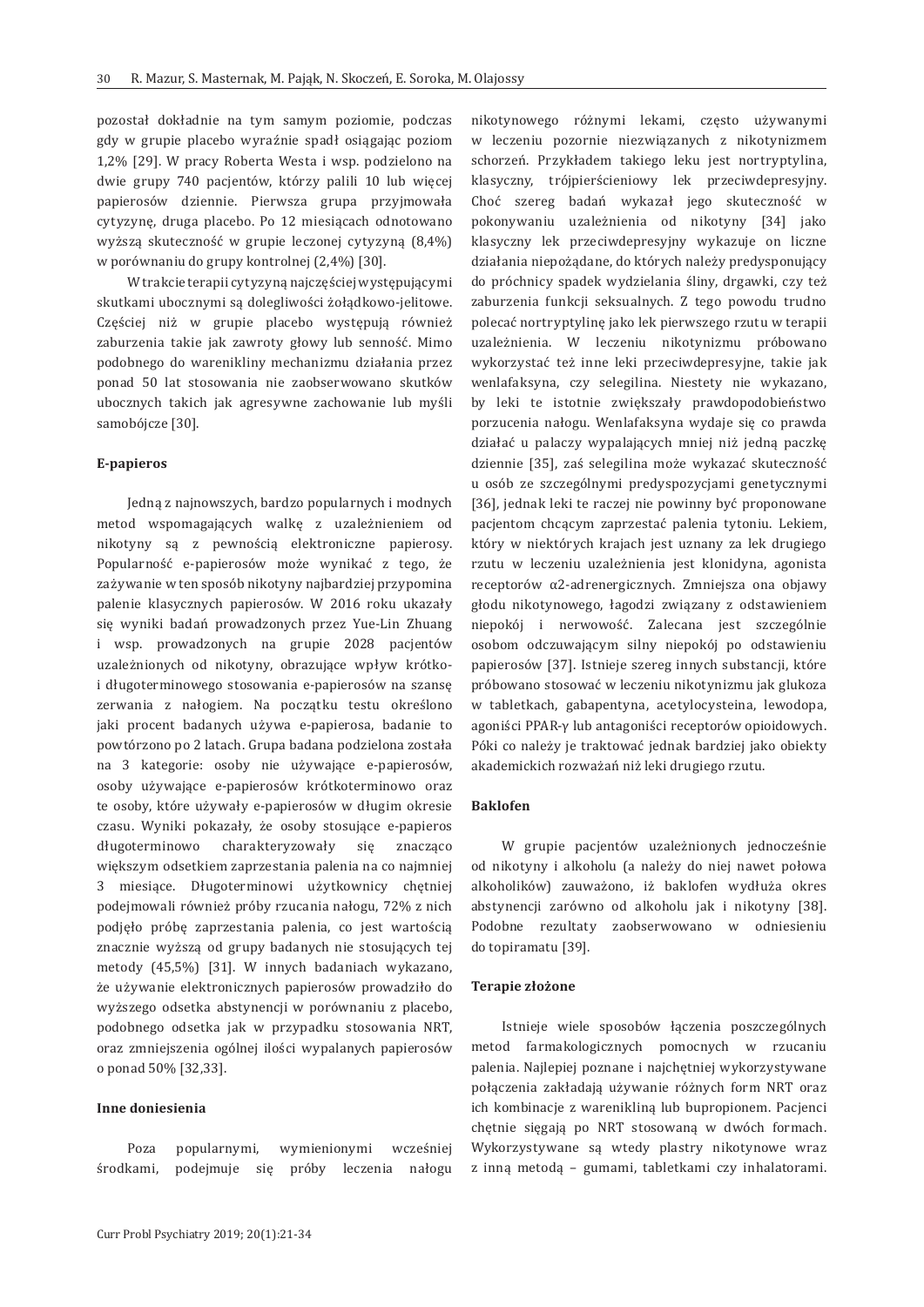Istotą działania jest tutaj połączenie formy długo działającej, utrzymującej stałe stężenie nikotyny w organizmie, z formą krótko działającą przyjmowaną w razie potrzeby. Stosowanie połączenia dwóch terapii NRT wiąże się z około 30% większą szansą na całkowite zerwanie z nałogiem niż w przypadku monoterapii [40]. Terapię zastępczą można stosować również łącznie z bupropionem. Jego połączenie z plastrami nikotynowymi w badaniach wykazało wyższą skuteczność niż zażywanie samego bupropionu. Istnieje niewiele doniesień dotyczących stosowania połączenia bupropionu z warenikliną. Badania te wykazały większą skuteczność terapii złożonej po 12 oraz 26 tygodniu leczenia, nie wiązało się to jednak ze znacząco wyższym odsetkiem długotrwałej abstynencji w 52 tygodniu [41]. Badania na temat łączenia warenikliny z NRT przyniosły dotychczas sprzeczne rezultaty, w związku z czym to zestawienie nie jest zalecane [42,43]. Przy obecnym stanie wiedzy wydaje się, że stosowanie terapii złożonej powinno ograniczyć się do przyjmowania dwóch form NRT. Jest to połączenie skuteczne, przy czym nie jest obarczone wystąpieniem silniejszych efektów ubocznych niż w przypadku monoterapii nikotynowej. Ze względu na ograniczoną ilość badań, do łączenia NRT z bupropionem należy podchodzić z dużą rezerwą.

# **Badania porównujące skuteczność różnych metod uzależnienia od nikotyny**

Jak można się spodziewać, powstały setki opracowań porównujących skuteczność różnych form farmakoterapii uzależnienia od nikotyny. Obszerną analizę tego ważnego zagadnienia wiedzy znajdziemy w opublikowanej w 2013 roku pracy Kate Cahill i wsp. (Department of Primary Care Health Sciences uniwersytetu w Oxfordzie) [44]. W opracowaniu wzięto pod uwagę 267 prac, w których badaniom poddano w sumie aż 101 804 pacjentów. Celem zespołu badawczego było wykazanie w jakim stopniu powszechnie stosowane w leczeniu uzależnienia od nikotyny leki: wareniklina, bupropion i NRT zwiększają prawdopodobieństwo utrzymania długoterminowej (co najmniej 6-miesięcznej) abstynencji w stosunku do placebo i siebie nawzajem. Porównano także skuteczność różnych form NRT, oraz zebrano wyniki prac dotyczących mniej popularnych substancji. Lekiem o zdecydowanie największej efektywności okazała się wareniklina, zaś bupropion i NRT cechują się niemal jednakową skutecznością. Co najważniejsze, badania wskazują na to, że wszystkie 3 leki mogą w efektywny sposób przyczynić się do skutecznej walki z nałogiem.

W kolejnej części metaanalizy porównywano skuteczność różnych form NRT. Wykazano, że o ile poszczególne formy podawania nikotyny cechuje podobna

skuteczność, o tyle efektywność kuracji wzrasta znacząco przy zastosowaniu leczenia skojarzonego z użyciem kilku form NRT. Efektywność takiego leczenia w stosunku do placebo wynosi aż 2,73 co jest wartością porównywalną ze skutecznością warenikliny. Należy jednakże wziąć pod uwagę, iż wartość ta jest średnią wyciągniętą z zaledwie 2 opracowań i trudno porównywać ją do wyników badań dotyczących warenikliny, bupropionu czy ogólnych wyników NRT. Warto też nawiązać do wyników pracy Kirsi Kautiainen i wsp. dotyczącej skuteczności ponownego leczenia warenikliną, bupropionem oraz NRT w przypadku gdy pierwsza próba pokonania uzależnienia okazała się nieskuteczna. Opracowanie częściowo bazowało na własnych badaniach, częściowo na literaturze naukowej. Dowiedziono, iż kolejne próby zerwania z nałogiem przy pomocy tej samej substancji znacząco zwiększają prawdopodobieństwo uzyskania trwałej abstynencji. Kolejny raz ukazano też przewagę warenikliny nad innymi lekami. Ciekawym spostrzeżeniem może być to, że już pojedyncza próba odstawienia tytoniu wsparta warenikliną daje niewiele mniejsze szanse osiągnięcie trwałej abstynencji niż dwukrotne leczenie bupropionem i NRT. Warto podkreślić bardzo istotny fakt - większości palaczy nie udaje się trwale zerwać z paleniem przy pierwszej próbie. Nawet po roku abstynencji zdarzają się powroty do nałogu. Prawdopodobieństwo ponownego sięgnięcia po papierosa zmniejsza się jednak z czasem. Od 2 do 5 roku ryzyko wynosi 6% rocznie [45], od 5 do 10 roku 2% [46], a gdy abstynencja trwa już ponad 10 lat - średnio 1% byłych palaczy powraca do nałogu. Wysoką skuteczność warenikliny jako leku wspomagającego rzucanie palenia w porównaniu do bupropionu potwierdzają kontrolowane placebo badania Jorenby i wsp. oraz Gonzales i wsp. [54, 55].

#### **Skuteczność farmakoterapii w zależności od płci**

Dzięki licznym badaniom naukowym wiemy, że farmakoterapia z całą pewnością zwiększa szanse na zaprzestanie palenia. Można jednak postawić sobie pytanie, od czego zależy skuteczność danego leku w przypadku konkretnego pacjenta. Często wpływ na działanie leków mają czynniki takie jak płeć, wiek czy rasa osoby zażywającej substancję. Zależność efektywności różnych form leczenia uzależnienia od nikotyny od płci została opisana przez doktora Philipa Smitha i wsp. w wydanej w roku 2016 metaanalizie [47]. W pracy uwzględniono wyniki 28 różnych badań spełniających wyznaczone przez zespół kryteria skuteczności terapeutycznej. Analizie poddano najpopularniejsze w krajach zachodnich substancje wspomagające zaprzestanie palenia - wareniklinę,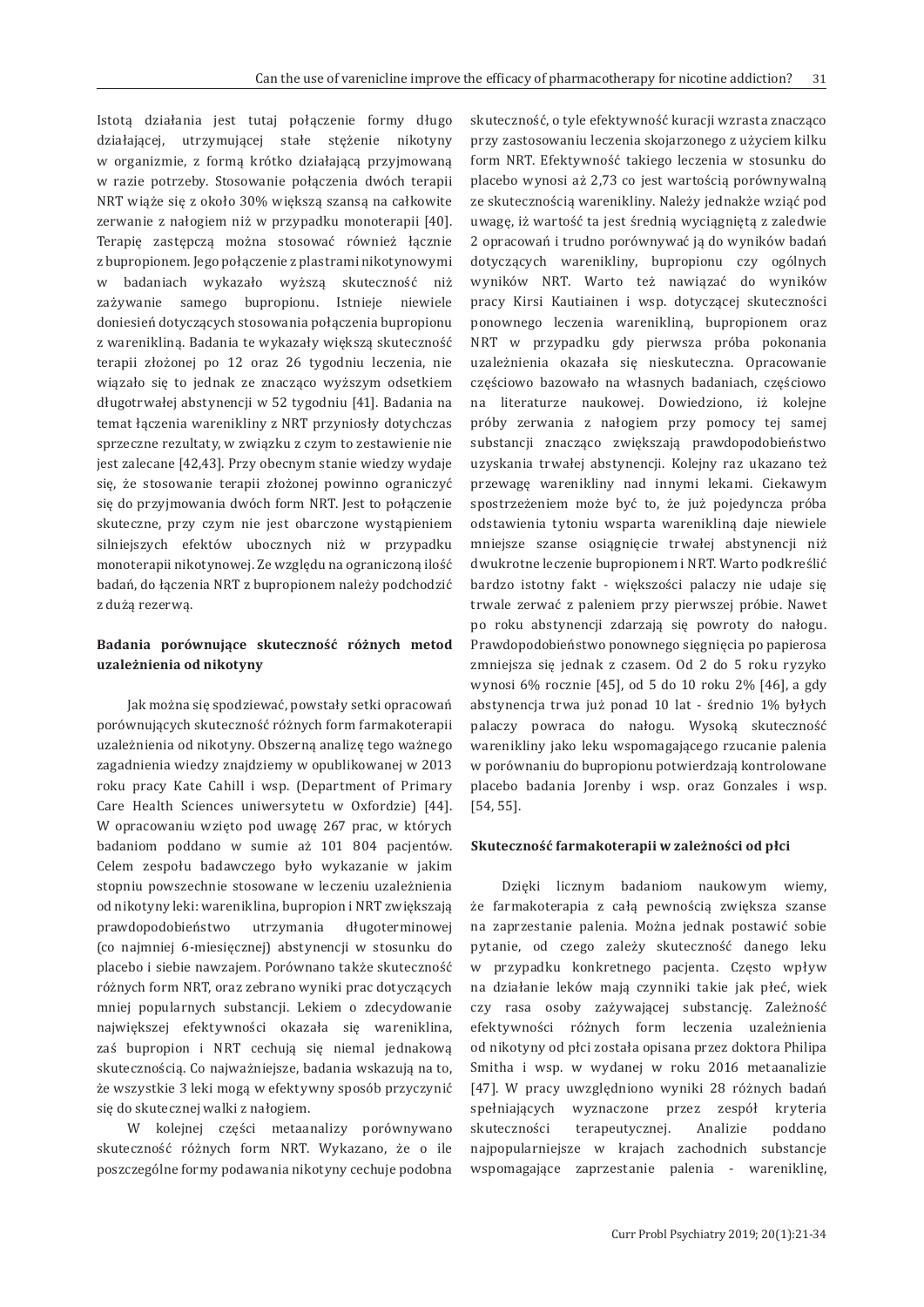bupropion i NRT (w formie przezskórnej). Po szczegółowej interpretacji i opracowaniu wszystkich wyników okazało się, iż skuteczność wymienionych leków u mężczyzn różni się od ich efektywności w grupie kobiet. Jak widać, w obu grupach pacjentów wareniklina jest substancją najskuteczniejszą, zaś NRT najmniej skuteczną, jednak różnice w efektywności są dla obu płci odmienne. O ile wśród mężczyzn przewaga warenikliny nad bupropionem i bupropionu nad NRT jest niewielka, o tyle w grupie kobiet skuteczność warenikliny jest większa o ponad 50 punktów procentowych od skuteczności pozostałych form terapii, których efektywność jest z kolei w tej grupie bardzo podobna. Mając na uwadze, że terapia warenikliną jest znacznie droższa niż bupropionem, można poddać w wątpliwość sensowność stosowania warenikliny u mężczyzn, zaś z całą pewnością należy ją uznać za najbardziej efektywną opcję w leczeniu uzależnionych kobiet.

#### **Wareniklina a samobójstwo**

Biorąc pod uwagę wyniki prezentowanych wcześniej badań, nie ma wątpliwości, że terapia za pomocą warenikliny jest obecnie najskuteczniejszą metodą farmakoterapii nikotynizmu. Pozostaje jednak pytanie – czy jest ona na tyle bezpieczna, aby móc zaproponować ją każdemu pacjentowi? Ryzykowne wydaje się podawanie leku, który może wywoływać myśli samobójcze lub zmiany zachowania. Tadrous i wsp. postanowili zweryfikować doniesienia dotyczące samobójstw i zachowań autoagresywnych porównując terapię warenikliną do leczenia bupropionem. Opublikowane w 2016 roku wyniki tej pracy wydają się napawać optymizmem. Podobne badania były już wcześniej prowadzone [48], jednak dotyczyły one mniejszych grup pacjentów. Okazuje się, że próby samobójcze lub

zachowania autoagresywne nie występują istotnie częściej przy stosowaniu warenikliny niż przy terapii bupropionem [49], który uznany jest za lek pozbawiony takich skutków ubocznych [50].

#### **Wnioski**

Spośród powszechnie stosowanych metod farmakoterapii nikotynizmu (NRT, bupropion, wareniklina, cytyzyna) wszystkie wykazują efektywność istotnie większą niż placebo. Wareniklina wykazuje wyższą skuteczność niż bupropion i poszczególne formy NRT. Przyjmowanie NRT w dwóch formach równocześnie powoduje wzrost skuteczności tej metody do poziomu porównywalnego z warenikliną.

Wbrew wcześniejszym doniesieniom, wydaje się, że wareniklina nie wzmaga zachowań autoagresywnych i nie zwiększa ryzyka samobójstwa.

Skuteczność leków zależy od płci pacjenta. Dla obu płci substancją o największej efektywności jest wareniklina. Jest ona nieco skuteczniejsza w grupie kobiet, podczas gdy NRT i bupropion wykazują większy potencjał terapeutyczny u mężczyzn.

Dostępna w Europie Wschodniej cytyzyna jest najmniej poznaną substancją, badania porównujące jej efektywność z innymi popularnymi środkami nie są póki co dostępne. Bardzo istotnymi czynnikami wpływającymi na szanse powodzenia terapii uzależnienia od nikotyny są motywacja pacjenta do zerwania z nałogiem i prawidłowy, oparty na dialogu kontakt terapeutyczny. Często silnym bodźcem do walki z nałogiem jest przeżycie stanu zagrożenia życia w postaci ostrego zespołu wieńcowego. Wiele osób przywiązuje w takiej sytuacji dużą wagę do modyfikowalnych czynników ryzyka schorzeń naczyniowych, do których należy między innymi palenie tytoniu.

|  |  | Tabela 1. Porównanie niektórych metod terapii uzależnienia od nikotyny |
|--|--|------------------------------------------------------------------------|
|  |  |                                                                        |

| Rodzaj terapii                  | <b>NRT</b>                            | <b>Bupropion</b>              | Wareniklina                                          | Cytyzyna                                  |
|---------------------------------|---------------------------------------|-------------------------------|------------------------------------------------------|-------------------------------------------|
| skuteczność<br>względem placebo | wyższa                                | wyższa                        | wyższa                                               | wyższa                                    |
| zalety                          | różne postacie                        | mniejszy wzrost<br>masy ciała | zmniejszenie<br>nasilenia objawów<br>abstynencyjnych | nie odnotowano<br>zachowań agresywnych    |
| wady                            | dostarczanie nikotyny<br>do organizmu | ryzyko napadów<br>drgawkowych | często uporczywe<br>nudności                         | często dolegliwości<br>żoładkowo-jelitowe |

### **Conflict of interest**

The authors have declared no conflict of interest.

#### **References:**

- 1. TNS Polska Ogólnopolskie badanie ankietowe na temat postaw wobec palenia tytoniu, Sierpień 2015.
- 2. World Health Organization. WHO REPORT ON THE GLOBAL

TOBACCO EPIDEMIC: Raising taxes on tobacco, 2015.

- 3. Henningfield JE, Keenan RM. Nicotine delivery kinetics and abuse liability. J. Consult. Clin. Psychol. 1993; 61(5): 743-750.
- 4. Hooper MW, Antoni MH, Okuyemi K, Dietz NA, Resnicow K. Randomized Controlled Trial of Group-Based Culturally Specific Cognitive Behavioral Therapy among African American Smokers. Nicotine Tob Res. 2017; 19(3): 333-341.
- 5. Morell F. MORA-Therapie patienteneigene und Farblichtschwingungen. Heidelberg, Haug. German, 1987.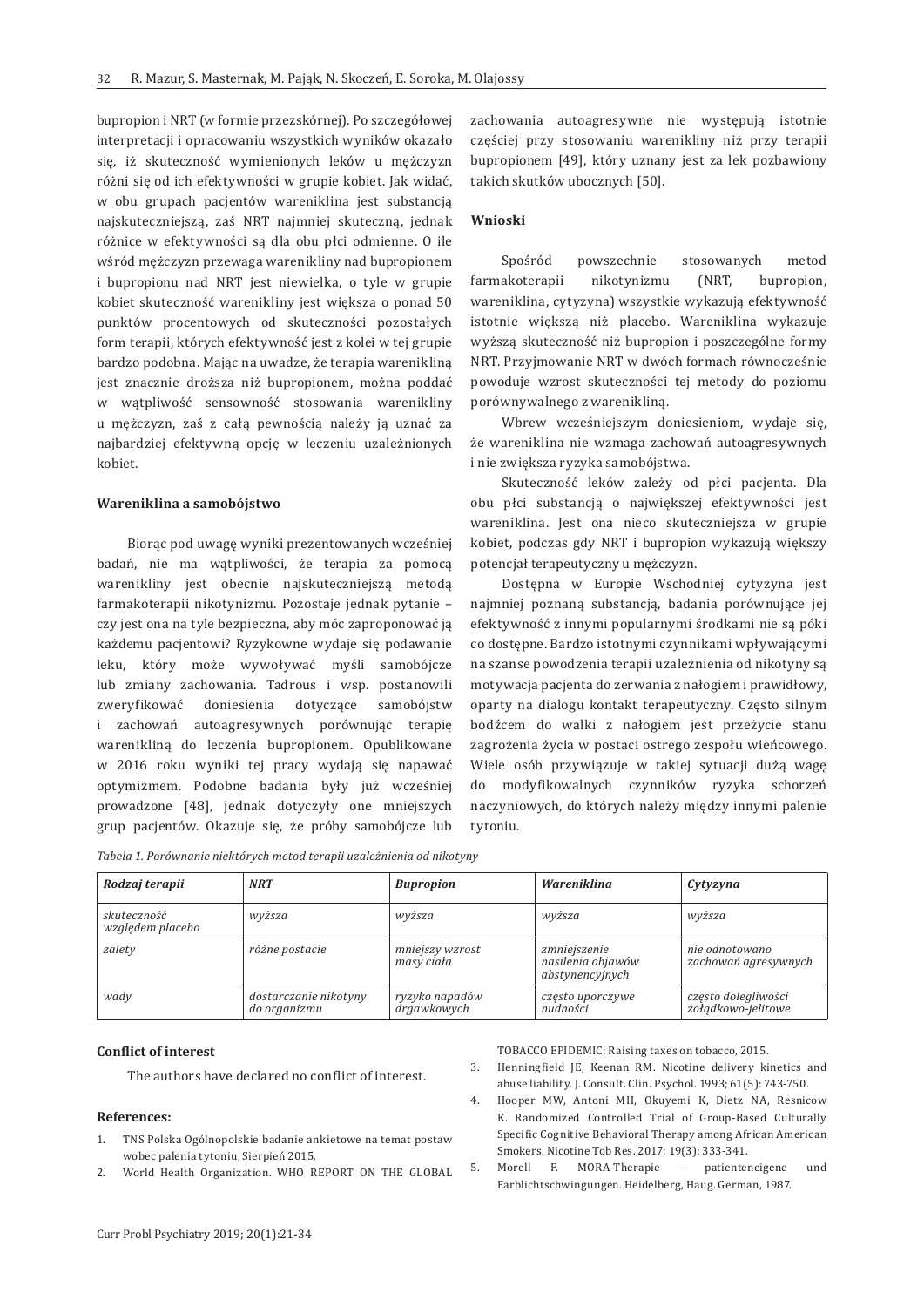- 6. Pihtili A, Galle M, Cuhadaroglu C, Kilicaslan Z, Issever H, Erkan F, Cagatay T, Gulbaran Z. Evidence for the Efficacy of a Bioresonance Method in Smoking Cessation: A Pilot Study. Forsch Komplementmed. 2014; 21:239-245.
- 7. Kostowski W. Współczesna farmakoterapia uzależnienia od nikotyny. Alkoholizm i Narkomania. 2001; 14(1): 129-136.
- 8. Stead LF, Perera R, Bullen C, Mant D, Hartmann-Boyce J, Cahill K. et al. Nicotine replacement therapy for smoking cessation. Cochrane Database Syst Rev. 2012; DOI: 10.1002/14651858. CD000146.pub4
- 9. Hajek P, West R, Foulds J, Nilsson F, Burrows S, Meadow A. Randomized comparative trial of nicotine polacrilex, a transdermal patch, nasal spray, and an inhaler. Arch. Intern. Med. 1999; 159: 2033-2038.
- 10. Beard E, Shahab L, Cummings DM, Michie S, West R. New Pharmacological Agents to Aid Smoking Cessation and Tobacco Harm Reduction: What Has Been Investigated, and What Is in the Pipeline? 2016; 30(10): 951-983.
- 11. Schnoll RA, Goelz PM, Veluz-Wilkins A, Blazekovic S, Powers L, Leone FT. et al. Long-term nicotine replacement therapy: a randomized clinical trial. JAMA Intern Med. 2015; 175(4): 504- 511.
- 12. Prochaska JJ. Nicotine Replacement Therapy as a Maintenance Treatment. JAMA. 2015; 314(7): 718–719.
- 13. A clinical practice guideline for treating tobacco use and dependence: A US Public Health Service report. JAMA. 2000; 283(24): 3244-3254.
- 14. Bowker KA. Lewis S, Coleman T, Vaz LR, Cooper S. Comparison of cotinine levels in pregnant women while smoking and when using nicotine replacement therapy. Nicotine Tob Res. 2014; 16(6): 895-898.
- 15. Forinash AB, Pitlick JM, Clark K, Alstat V. Nicotine replacement therapy effect on pregnancy outcomes. Ann Pharmacother. 2010; 44(11): 1817-1821.
- 16. Scherphof CS, van den Eijnden RJ, Engels RC, Vollebergh WA. Long-term efficacy of nicotine replacement therapy for smoking cessation in adolescents: a randomized controlled trial. Drug Alcohol Depend. 2014; 140: 217-220.
- 17. Moore D, Aveyard P, Connock M, Wang D, Fry-Smith A, Barton P. Effectiveness and safety of nicotine replacement therapy assisted reduction to stop smoking: systematic review and meta-analysis. BMJ. 2009; 338: 867-871.
- 18. Stapleton J, West R, Hajek P, Wheeler J, Vangeli E, Abdi Z. et al. Randomized trial of nicotine replacement therapy (NRT), bupropion and NRT plus bupropion for smoking cessation: effectiveness in clinical practice. Addiction. 2013; 108(12): 2193–2201.
- 19. Hughes JR, Stead LF, Lancaster T. Antidepressants for smoking cessation. Cochrane Database Syst Rev. 2014; 1. DOI: 10.1002/14651858.CD000031.pub3
- 20. Hurt RD, Sachs DP, Glover ED, Offord KP, Johnston JA, Dale LC. et al. A comparison of sustained-release bupropion and placebo for smoking cessation. N Engl J Med. 1997; 337: 1195-1202.
- 21. Richmond R, Zwar N. Review of bupropion for smoking cessation. Drug Alcohol Rev. June 2003;22(2):203-220.
- 22. De Long N, Hyslop JR, Nicholson CJ, Morrison KM, Gerstein HC, Holloway AC. Postnatal metabolic and reproductive consequences of fetal and neonatal exposure to the smoking cessation drug bupropion. Reprod Sci. 2013; 20(10): 1156-1161.
- 23. Kautiainen K, Ekroos H, Puhakka M, Liira H, Laine J, Linden K. et al. Retreatment with varenicline is a cost-effective aid for smoking cessation. J Med Econ. 2017; 20(3): 246-252.
- 24. Coe JW, Brooks PR, Vetelino MG, Wirtz MC, Arnold EP, Huang J. et al. Varenicline: an α4β2 nicotinic receptor partial agonist for

smoking cessation. J Med Chem. 2005; 48(10): 3474-7.

- 25. Hajek P, McRobbie HJ, Myers KE, Stapleton J, Dhanji AR. Use of varenicline for 4 weeks before quitting smoking: decrease in ad lib smoking and increase in smoking cessation rates. Arch Intern Med. 2011; 171(8): 770-777.
- 26. Gonzales D, Hajek P, Pliamm L, Nackaerts K, Tseng LJ, McRae TD. et al. Retreatment With Varenicline for Smoking Cessation in Smokers Who Have Previously Taken Varenicline: A Randomized, Placebo-Controlled Trial. Clin Pharmacol Ther. 2014; 96(3): 390-396.
- 27. Chantix® [package insert]. New York, NY: Pfizer Labs, 2014.
- 28. Tabex® [package insert]. Sofia, Bulgaria: Sopharma AD, 2016.
- 29. Vinnikov D, Brimkulov N, Burjubaeva A. A double-blind, randomized, placebo-controlled trial of cytisine for smoking cessation in medium-dependent workers. The Journal of Smoking Cessation. 2008; 3(01): 57-62.
- 30. West R, Zatonski W, Cedzynska M, Lewandowska D, Pazik J, Aveyard P. et al. Placebo-Controlled Trial of Cytisine for Smoking Cessation. N Engl J Med. 2011; 365(13): 1193-1200.
- 31. Zhuang Y, Cummins SE, Sun JY, Zhu SH. Long-term e-cigarette use and smoking cessation: a longitudinal study with US population. Tobacco Control. 2016; 25: 90-95.
- 32. Beard E, Shahab L, Cummings DM, Michie S, West R. New Pharmacological Agents to Aid Smoking Cessation and Tobacco Harm Reduction: What Has Been Investigated, and What Is in the Pipeline? CNS Drugs. 2016; 30(10): 951-83.
- 33. McRobbie H, Bullen C, Hartmann-Boyce J, Hajek P. Electronic cigarettes for smoking cessation and reduction. Cochrane Database Syst Rev. 2014; 12. DOI: 10.1002/14651858.CD010216. pub2
- 34. Hughes JR., Stead LF., Lancaster T. Nortriptyline for smoking cessation: a review. Nicotine Tob Res. 2005; 7(4): 491–499.
- 35. Cinciripini PM, Tsoh JY, Wetter DW, Lam C, de Moor C, Cinciripini L, et al. Combined effects of venlafaxine, nicotine replacement, and brief counseling on smoking cessation. Exp Clin Psychopharmacol. 2005; 13(4): 282-292.
- 36. Sarginson JE, Killen JD, Lazzeroni LC, Fortmann SP, Ryan HS, Ameli N, et al. Response to transdermal selegiline smoking cessation therapy and markers in the 15q24 chromosomal region. Nicotine Tob Res. 2015; 17(9): 1126–1133.
- 37. Gourlay SG, Stead LF, Benowitz NL. Clonidine for smoking cessation. Cochrane Database Syst Rev. 2004; 3. DOI: 10.1002/14651858.CD000058.pub2
- 38. Leggio L, Zywiak WH, Edwards SM, Tidey JW, Swift RM, Kenna GA. A preliminary double-blind, placebo controlled randomized study of baclofen effects in alcoholic smokers. Psychopharmacology. 2015; 232(1): 233–243.
- 39. Oncken C, Arias AJ, Feinn R, Litt M, Covault J, Sofuoglu M, et al. Topiramate for smoking cessation: a randomized, placebocontrolled pilot study. Nicotine Tob Res. 2014; 16(3): 288–296.
- 40. Cahill K, Stevens S, Perera R, Lancaster T. Pharmacological interventions for smoking cessation: an overview and network meta-analysis. Cochrane Database Syst Rev. 2013. Doi: 10.1002/14651858.CD009329.pub2
- 41. Ebbert JO, Hatsukami DK, Croghan IT, Schroeder DR, Allen SS, Hays JT, et al. Combination varenicline and bupropion SR for tobacco-dependence treatment in cigarette smokers: a randomized trial. JAMA. 2014; 311(2): 155-163.
- 42. Ramon JM, Morchon S, Baena A, Masuet-Aumatell C. Combining varenicline and nicotine patches: a randomized controlled trial study in smoking cessation. BMC Medicine. 2014; 12: 172.
- 43. Koegelenberg CF, Noor F, Bateman ED, van Zyl-Smit R.N, Bruning A, O'Brien JA, et al. Efficacy of varenicline combined with